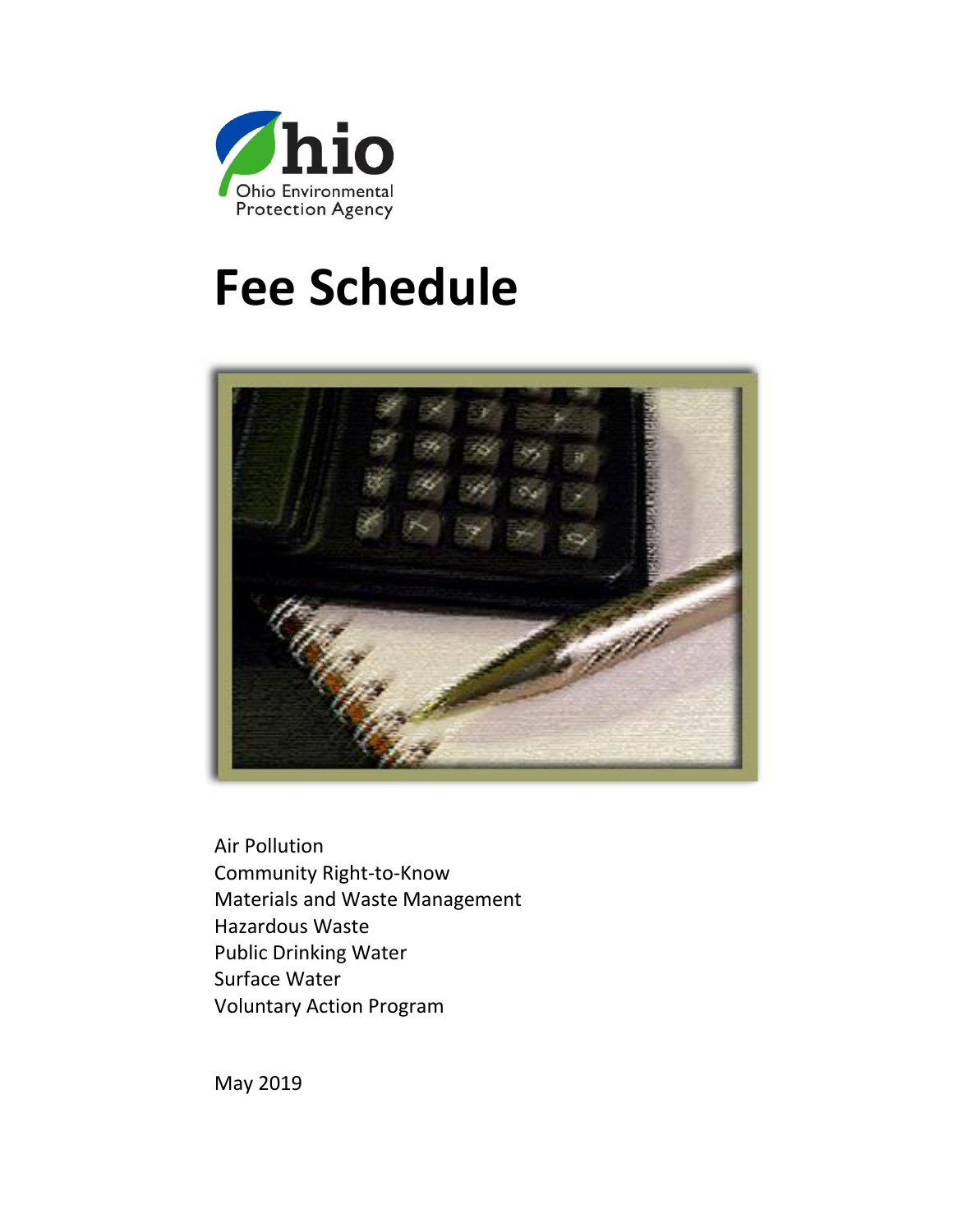# **Ohio Environmental Protection Agency Fee Schedule**

Most invoices issued by Ohio EPA may be paid through our online *[eBusiness Center](https://ebiz.epa.ohio.gov/)* with a credit card or by debiting your bank account through the Automated Clearing House (ACH). Payments will appear on your statement with *[identifiable merchant names](http://epa.ohio.gov/Portals/43/PaymentFees.pdf)* based on the type of service provided.

- Automated Clearing House There is no service fee for ACH payments. ACH payments do require an Ohio EPA eBusiness Center Personal Identification Number (PIN). If you have a PIN for another eBusiness Center service, that same PIN may be used to pay by ACH. If you do not have a PIN, one may be obtained now by verifying your identification in the eBusiness Center.
- MasterCard, VISA or Discover Credit Card A service fee of 1.9% of the total amount owed will be charged for payments made by credit card.

# Pay Ohio EPA fees online at: epa.ohio.gov

Choose Do Business at top navigation

Go to Online account eBusiness is required Center Create an Account (if needed)

Scroll down to Pay Ohio **EPA Fees** Online

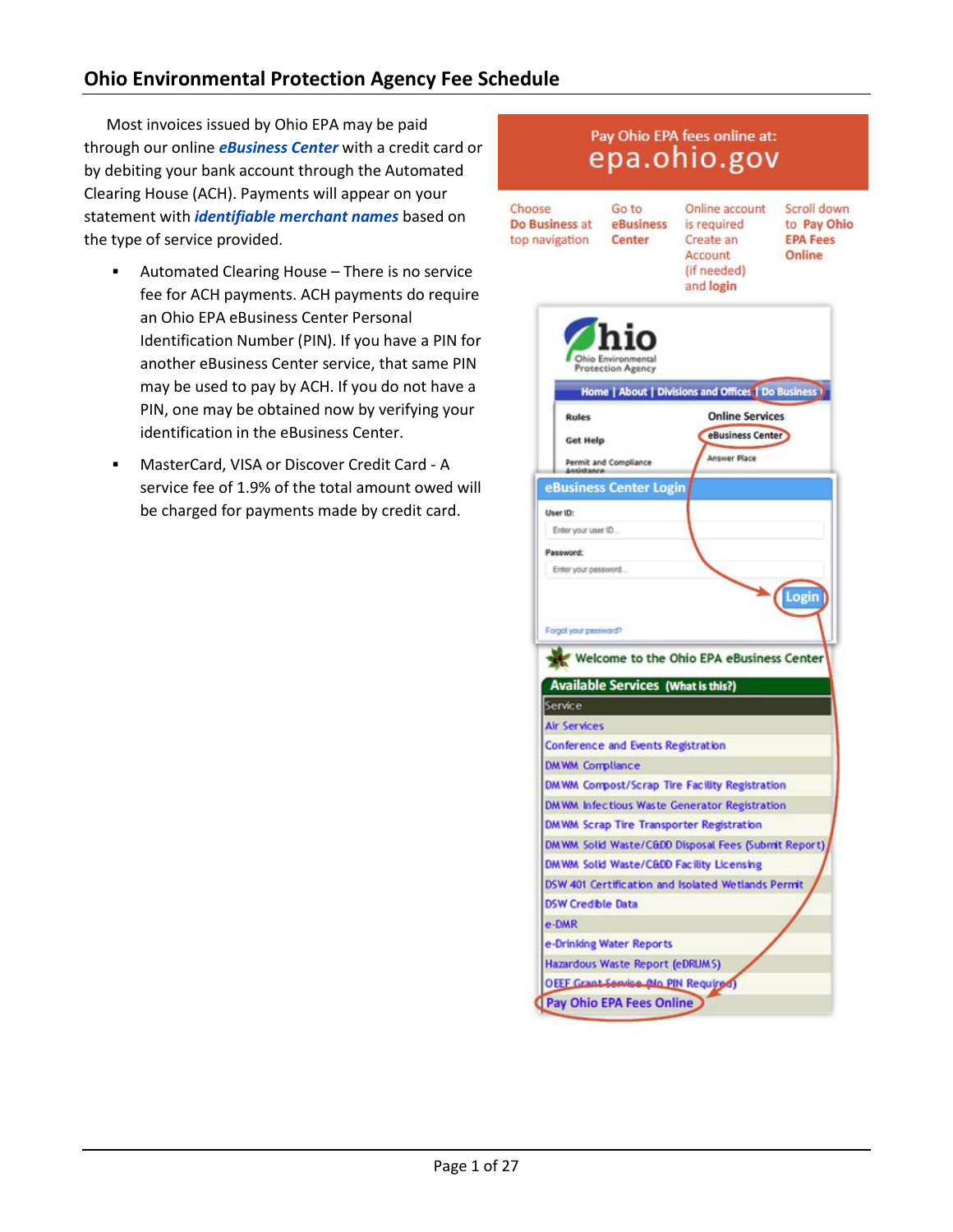# Contents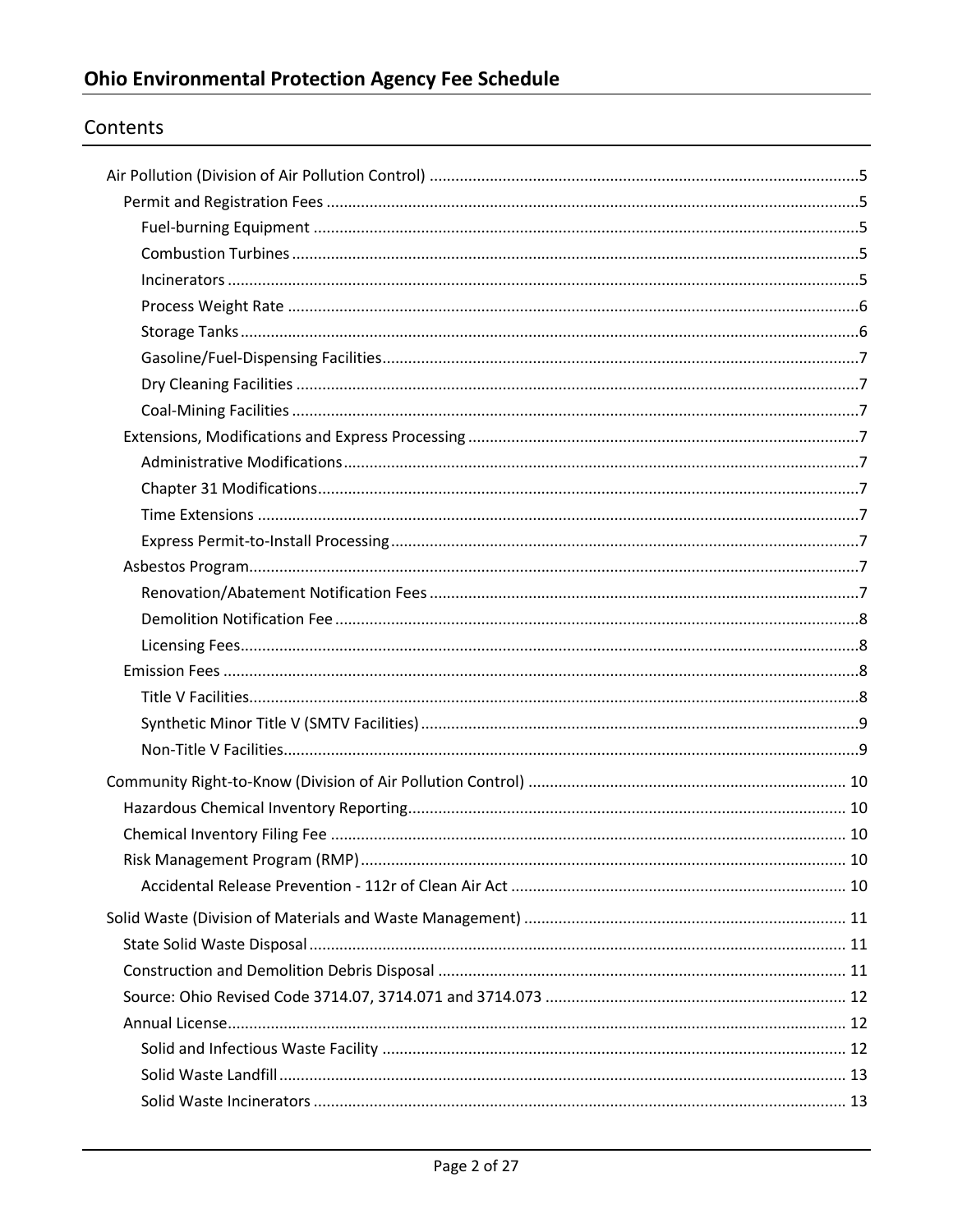| Permit fees are remitted to Ohio EPA with a check payable to Treasurer, State of Ohio 17 |  |
|------------------------------------------------------------------------------------------|--|
|                                                                                          |  |
|                                                                                          |  |
|                                                                                          |  |
|                                                                                          |  |
|                                                                                          |  |
|                                                                                          |  |
|                                                                                          |  |
|                                                                                          |  |
|                                                                                          |  |
|                                                                                          |  |
|                                                                                          |  |
|                                                                                          |  |
|                                                                                          |  |
|                                                                                          |  |
|                                                                                          |  |
|                                                                                          |  |
|                                                                                          |  |
|                                                                                          |  |
|                                                                                          |  |
|                                                                                          |  |
|                                                                                          |  |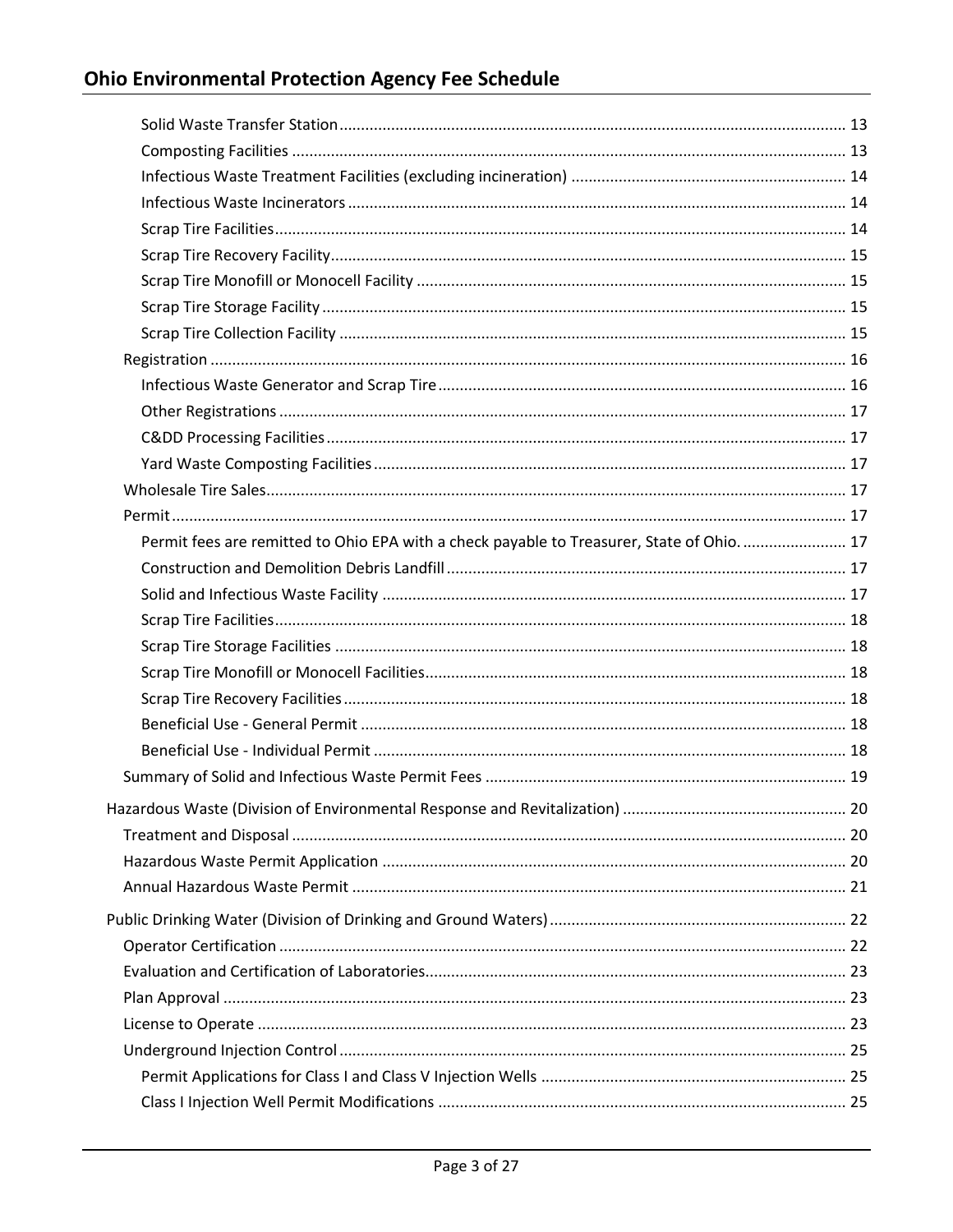# **Ohio Environmental Protection Agency Fee Schedule**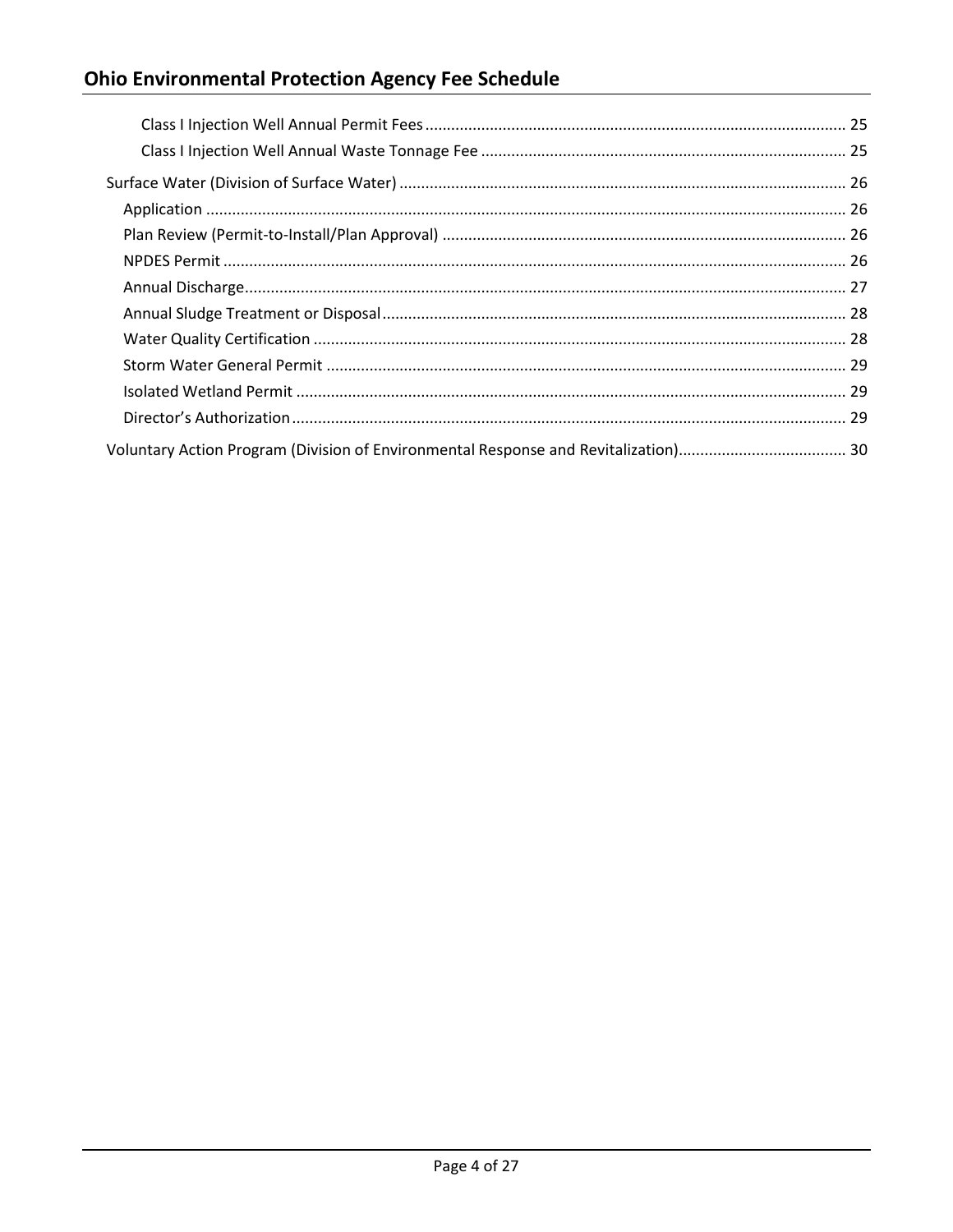# <span id="page-5-0"></span>**Air Pollution (Division of Air Pollution Control)**

# <span id="page-5-1"></span>*Permit and Registration Fees*

Permit-to-install (PTI) fees and registration fees are as follows. Fees are automatically doubled if construction began after July 1, 1993 and before issuance of a PTI. *Source: Ohio Revised Code 3745.11*

## <span id="page-5-2"></span>Fuel-burning Equipment

| <b>Maximum Input Capacity</b><br>(million BTU/hour)                                                                                                                                                                        | <b>PTI Issued on or</b><br>after July 1, 2003 |  |
|----------------------------------------------------------------------------------------------------------------------------------------------------------------------------------------------------------------------------|-----------------------------------------------|--|
| 0 to 9 mmBtu per hour                                                                                                                                                                                                      | \$200                                         |  |
| 10 to 99 mmBtu per hour                                                                                                                                                                                                    | \$400                                         |  |
| 100 to 299 mmBtu per hour                                                                                                                                                                                                  | \$1,000                                       |  |
| 300 to 499 mmBtu per hour                                                                                                                                                                                                  | \$2,250                                       |  |
| 500 to 999 mmBtu per hour                                                                                                                                                                                                  | \$3,750                                       |  |
| 1,000 to 4,999 mmBtu per hour                                                                                                                                                                                              | \$6,000                                       |  |
| 5,000 mmBtu per hour or more                                                                                                                                                                                               | \$9,000                                       |  |
| NOTE: ORC 3745.11(F)(1) states that "units burning exclusively natural gas, number<br>two fuel oil, or both shall be assessed a fee that is one-half the applicable amount<br>shown in division $(F)(1)$ of this section." |                                               |  |

#### <span id="page-5-3"></span>Combustion Turbines

| <b>Maximum Input Capacity</b><br>(megawatts) | <b>PTI Issued on or</b><br>after July 1, 2003 |
|----------------------------------------------|-----------------------------------------------|
| 0 to 9 megawatts                             | \$25                                          |
| 10 to 24 megawatts                           | \$150                                         |
| 25 to 49 megawatts                           | \$300                                         |
| 50 to 99 megawatts                           | \$500                                         |
| 100 to 250 megawatts                         | \$1,000                                       |
| Greater than 250 megawatts                   | \$2,000                                       |

#### <span id="page-5-4"></span>**Incinerators**

| <b>Input Capacity</b><br>(pounds per hour)                                                                       | <b>PTI</b> Issued on or<br>after July 1, 2003 |  |
|------------------------------------------------------------------------------------------------------------------|-----------------------------------------------|--|
| 0 to 100 lbs/hr                                                                                                  | \$100                                         |  |
| 101 to 500 lbs/hr                                                                                                | \$500                                         |  |
| 501 to 2,000 lbs/hr                                                                                              | \$1,000                                       |  |
| 2,001 to 20,000 lbs/hr                                                                                           | \$1,500                                       |  |
| More than 20,000 lbs/hr                                                                                          | \$3,750                                       |  |
| Fees are automatically doubled if construction began after July 1, 1993, and before<br><i>issuance of a PTI.</i> |                                               |  |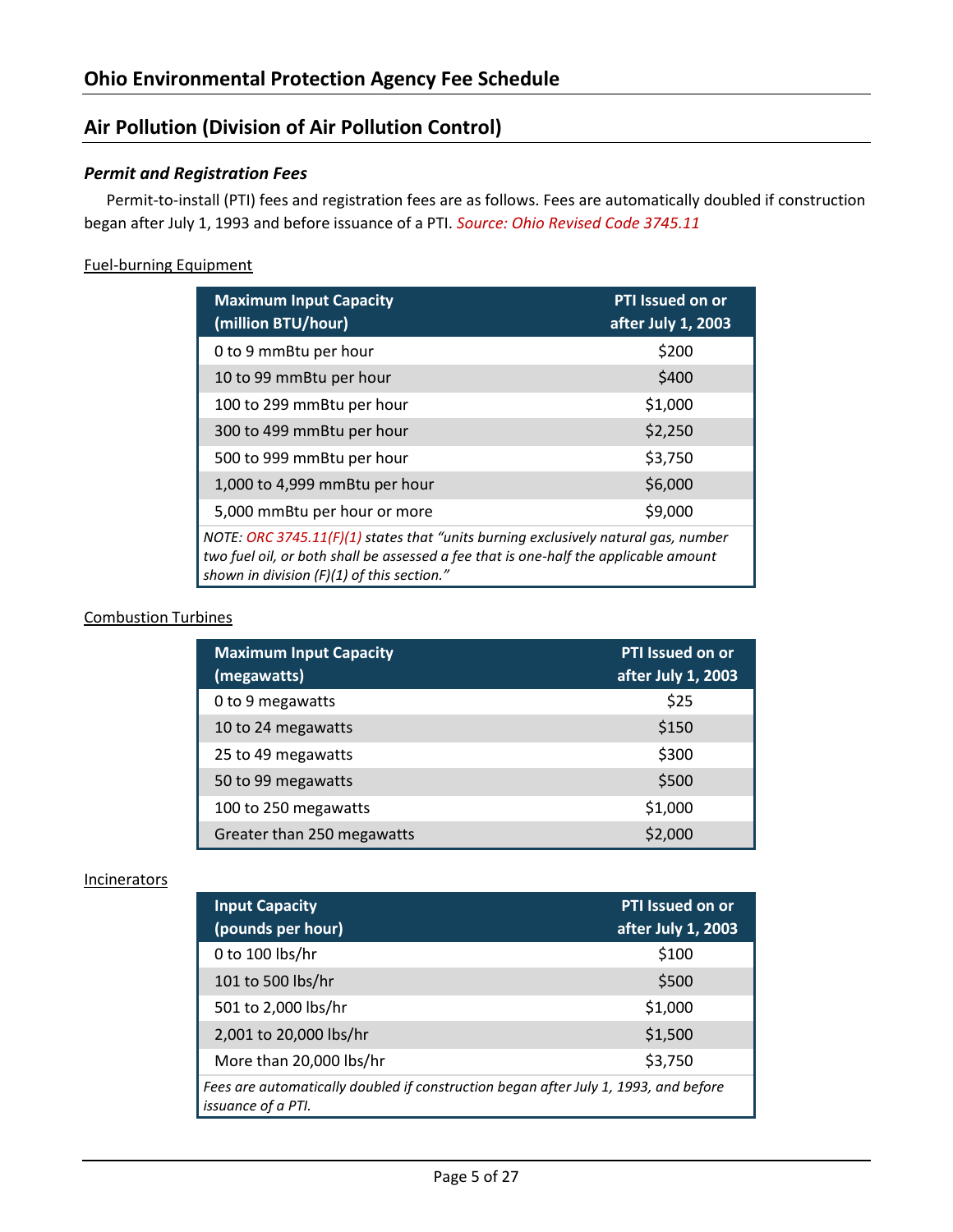# <span id="page-6-0"></span>Process Weight Rate

Note: In any process where process weight cannot be determined, the minimum fee shall be assessed.

| <b>Process Weight Rate Standard Identification Classification (SIC) Codes</b> |                                       |  |  |
|-------------------------------------------------------------------------------|---------------------------------------|--|--|
| Major Group 10 - Metal mining                                                 | 3281 - Cut stone and stone products   |  |  |
| Major Group 12 - Coal mining                                                  | 3295 - Minerals and Earth, ground or  |  |  |
| Major Group 14 - Mining and quarrying                                         | otherwise treated                     |  |  |
| of nonmetallic minerals                                                       | 4221 - Grain elevators (storage only) |  |  |
| Industry Group 201 - Grain mill products                                      | 5159 - Farm-related raw materials     |  |  |
| 2873 - Nitrogen fertilizers                                                   | 5261 - Retail nurseries and lawn and  |  |  |
| 2874 - Phosphatic fertilizers                                                 | garden supply stores                  |  |  |

| <b>Process Weight Rate for SIC Codes</b><br>(pounds per hour) | <b>PTI Issued on or</b><br>after July 1, 2003 |
|---------------------------------------------------------------|-----------------------------------------------|
| 0 to 10,000 lbs/hr                                            | \$200                                         |
| 10,001 to 50,000 lbs/hr                                       | \$400                                         |
| 50,000 to 100,000 lbs/hr                                      | \$500                                         |
| 100,001 to 20,000 lbs/hr                                      | \$600                                         |
| 200,001 to 400,000 lbs/hr                                     | \$750                                         |
| 400,001 or more lbs/hr                                        | \$900                                         |

| <b>Process Weight Rate for Other Industries</b><br>(pounds per hour) | PTI Issued on or<br>after July 1, 2003 |
|----------------------------------------------------------------------|----------------------------------------|
| 0 to 1,000 lbs/hr                                                    | \$200                                  |
| 1,001 to 5,000 lbs/hr                                                | \$500                                  |
| 5,001 to 10,000 lbs/hr                                               | \$750                                  |
| 10,001 to 50,000 lbs/hr                                              | \$1,000                                |
| More than 50,000 lbs/hr                                              | \$1,250                                |

# <span id="page-6-1"></span>Storage Tanks

| <b>Gallons</b><br>(maximum useful capacity) | <b>PTI Issued on or</b><br>after July 1, 2003 |
|---------------------------------------------|-----------------------------------------------|
| 0 to 20,000 gal.                            | \$100                                         |
| 20,001 to 40,000 gal.                       | \$150                                         |
| 40,001 to 100,000 gal.                      | \$250                                         |
| 100,001 to 500,000 gal.                     | \$400                                         |
| 500,001 gal. or greater                     | \$750                                         |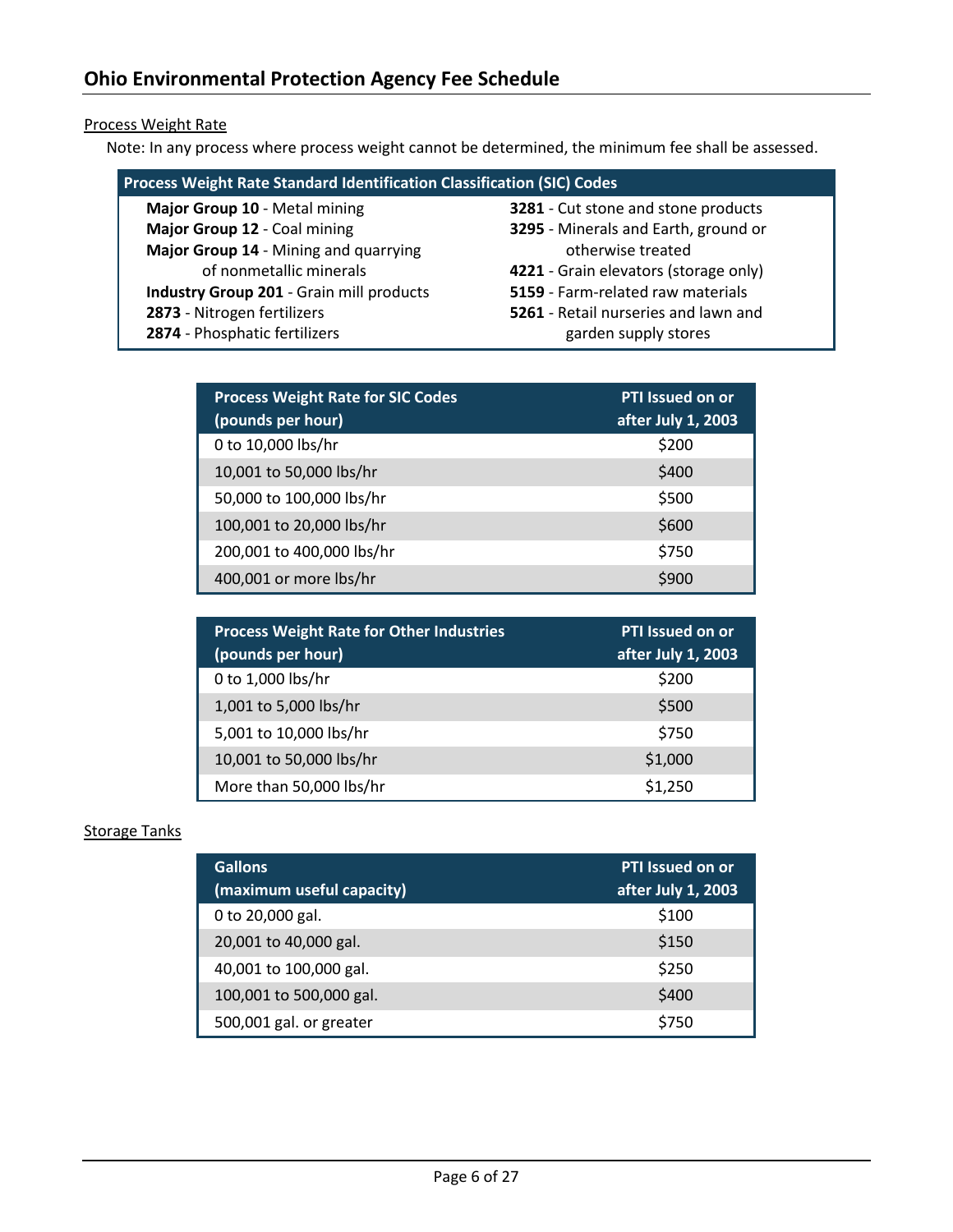# <span id="page-7-0"></span>Gasoline/Fuel-Dispensing Facilities

For each gasoline/fuel dispensing facility, including all units at the facility, a PTI issued on or after July 1, 2003, is \$100. Fees are automatically doubled if construction began after July 1, 1993, and before issuance of a PTI.

# <span id="page-7-1"></span>Dry Cleaning Facilities

For each dry cleaning facility, including all units at the facility, a PTI issued on or after July 1, 2003, is \$100. Fees are automatically doubled if construction began after July 1, 1993, and before issuance of a PTI.

# <span id="page-7-2"></span>Coal-Mining Facilities

For each mining source or location regulated under *Ohio Revised Code, Chapter 1513*, a PTI is \$250. Fees are automatically doubled if construction began after July 1, 1993, and before issuance of a PTI.

# <span id="page-7-3"></span>*Extensions, Modifications and Express Processing*

# <span id="page-7-4"></span>Administrative Modifications

A facility issued a modification to a PTI shall pay a fee equal to one-half of the fee that would currently be assessed to obtain a PTI, not to exceed \$2,000 per source. Fees apply to modifications initiated by the owner or operator. Fees are automatically doubled if construction began after July 1, 1993, and before issuance of a PTI.

# <span id="page-7-5"></span>Chapter 31 Modifications

A facility issued a Chapter 31 modification to a PTI shall pay a fee equal to the fee that would currently be assessed to obtain a PTI. Fees apply to modifications initiated by the owner or operator.

# <span id="page-7-6"></span>Time Extensions

A facility issued a time extension for a PTI shall pay a fee equal to one-half the originally assessed fee, not to exceed \$200.

# <span id="page-7-7"></span>Express Permit-to-Install Processing

For each source that is registered for express processing under *ORC 3704.037*, a PTI issued on or after July 1, 2003, is \$75. Fees are automatically doubled if construction began after July 1, 1993, and before issuance of a PTI.

# <span id="page-7-8"></span>*Asbestos Program*

# <span id="page-7-9"></span>Renovation/Abatement Notification Fees

Per ORC 3745.11(G), an owner or operator who is responsible for an asbestos renovation/abatement project regulated under OAC Chapter 3745-20, shall pay the fees set forth in the following schedule. This applies when thresholds are greater than or equal to 260 linear feet; 160 square feet; or 35 cubic feet of regulated asbestos containing material (RACM).

- Each notification \$75 plus,
- Asbestos removal \$3/unit (1 unit = any combination of linear feet or square feet equal to fifty) and/or
- Asbestos cleanup \$4/cubic yard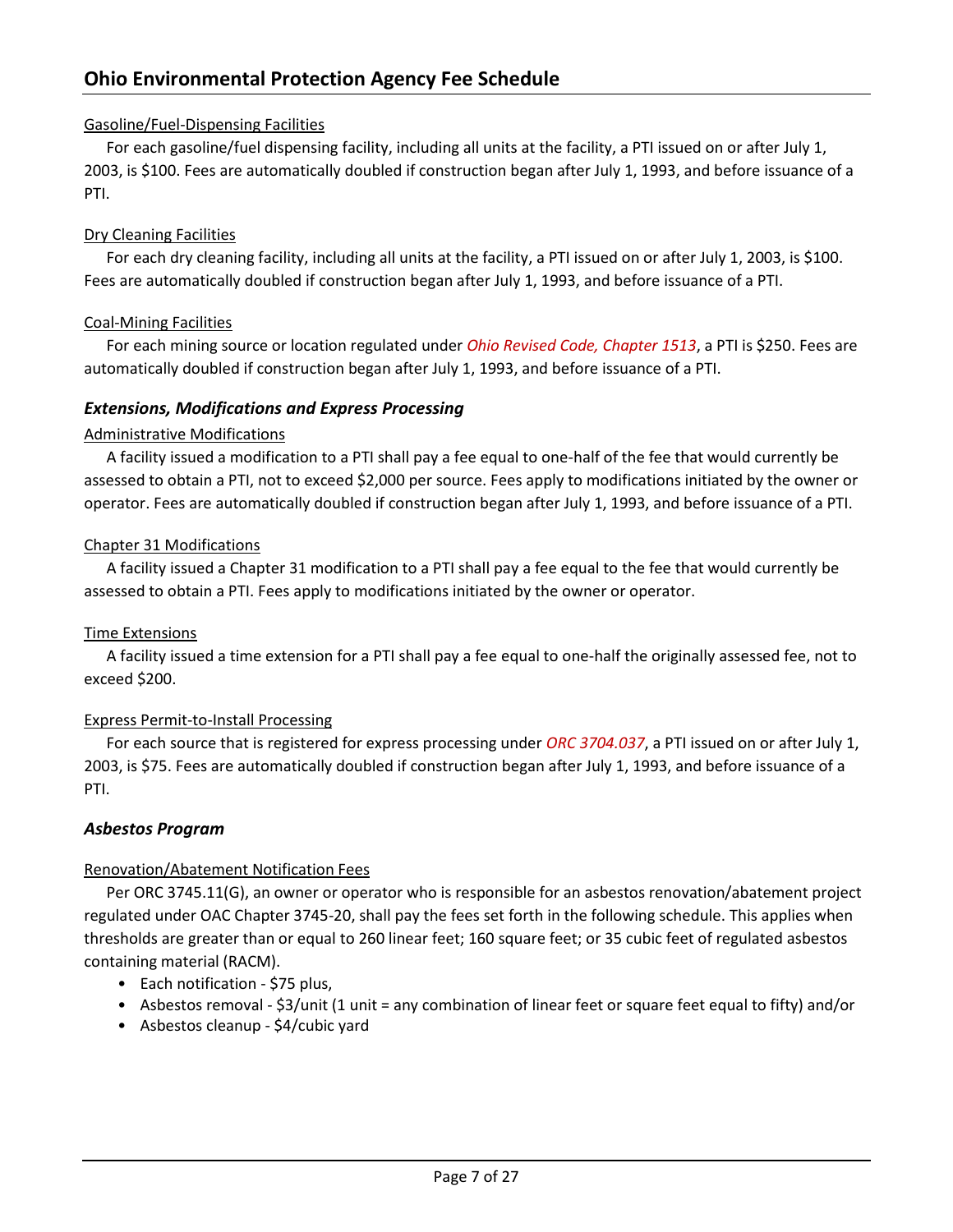Per ORC 3710.07(C), if the renovation/abatement project involves removal, encapsulation, enclosure or repair of greater than 50 square feet or 50 linear feet of RACM, the Ohio EPA licensed asbestos hazard abatement contractor is responsible for paying the fees set forth in the following schedule. The fees shall be submitted with the original notification.

- If notification is not an installation \$65 fee, or
- If notification is an installation \$65 fee for each address where RACM exceeds 50 square feet or 50 linear feet.

# <span id="page-8-0"></span>Demolition Notification Fee

Per ORC 3745.11(G), an owner or operator who is responsible for an asbestos demolition project regulated under OAC Chapter 3745-20, shall pay the fees set forth in the following schedule. The fees shall be submitted with the original notification.

• Each notification - \$75

# <span id="page-8-1"></span>Licensing Fees

All persons, companies and courses regulated under OAC 3745-22 must apply for license and pay the following required fees.

| Asbestos hazard abatement contractor                | \$750 |
|-----------------------------------------------------|-------|
| Asbestos hazard abatement specialist                | \$200 |
| Asbestos hazard evaluation specialist               | \$200 |
| Asbestos hazard abatement project designer          | \$200 |
| Asbestos hazard abatement air monitoring technician | \$100 |
| Asbestos hazard abatement worker                    | \$50  |
| Asbestos initial training course fee                | \$900 |
| Asbestos refresher training course fee              | \$300 |

# <span id="page-8-2"></span>*Emission Fees*

# <span id="page-8-3"></span>Title V Facilities

All owners or operators of facilities that are required to apply for and obtain a Title V permit according to *Ohio Administrative Code, Chapter 3745-77*, are required to file Fee Emission Reports annually on April 15. These reports identify the estimated actual emissions for the prior calendar year for the following pollutants: particulate matter; sulfur dioxide; nitrogen oxides; organic compounds; and lead. A fee of \$25 per ton (adjusted annually based on the Consumer Price Index, using November 1989 as a base year) is assessed based on the total reported emissions (up to 4,000 tons per pollutant).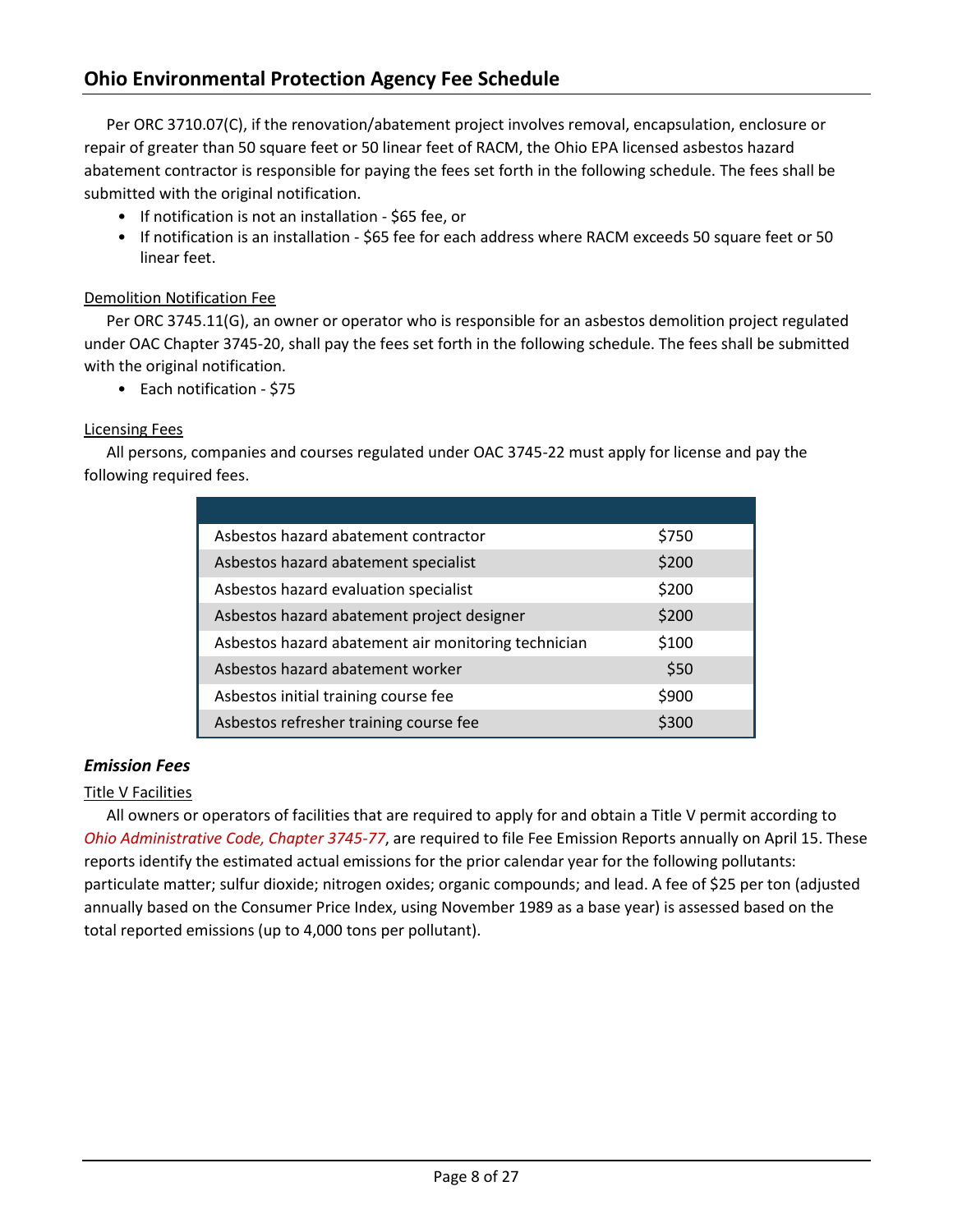# <span id="page-9-0"></span>Synthetic Minor Title V (SMTV Facilities)

SMTV facilities are facilities that are subject to federally enforceable limits on allowable emissions from the facility. These voluntary limits are established to "synthetically" limit the potential to emit below major source thresholds to avoid Title V permitting requirements. All owners or operators of SMTV facilities are required to file SMTV Fee Emission Reports annually on April 15. These reports identify the estimated actual emissions for the prior calendar year for the following pollutants: particulate matter, sulfur dioxide, nitrogen oxides, organic compounds and lead. A fee is assessed based on the schedule to the right.

<span id="page-9-1"></span>

|  | Non-Title V Facilities |
|--|------------------------|
|  |                        |

All owners or operators of facilities that do not qualify as Title V facilities or Synthetic Minor Title V facilities are required to pay a fee based on the sum of actual emissions for the

following pollutants: particulate matter, sulfur dioxide, nitrogen oxides, organic compounds and lead. Although this fee is based on reported annual emissions, the reporting and assessment of fees is administered every two years. The non-title V fee report is due by April 15 of each reporting year (bi-annually) and is assessed for each of the two years identified in the report according to the following schedule:

| <b>Reported Annual Emissions from</b><br>January 1, 2004 to date (ORC 3745.11(D)(2) |       |  |
|-------------------------------------------------------------------------------------|-------|--|
| <b>Annual Fee per Facility</b><br>Tons per year                                     |       |  |
| 0 <sub>to</sub> 9                                                                   | \$100 |  |
| 10 to 49                                                                            | \$200 |  |
| 50 to 99                                                                            | \$300 |  |
| 100 or more                                                                         | \$700 |  |

| <b>Total Tons Per Year</b><br>of Regulated<br><b>Pollutants Emitted</b> | <b>Annual Fee</b><br><b>Per Facility</b> |
|-------------------------------------------------------------------------|------------------------------------------|
| Less than 10                                                            | \$170                                    |
| 10 to 19                                                                | \$340                                    |
| 20 to 29                                                                | \$670                                    |
| 30 to 39                                                                | \$1,010                                  |
| 40 to 49                                                                | \$1,340                                  |
| 50 to 59                                                                | \$1,680                                  |
| 60 to 69                                                                | \$2,010                                  |
| 70 to 79                                                                | \$2,350                                  |
| 80 to 89                                                                | \$2,680                                  |
| 90 to 99                                                                | \$3,020                                  |
| 100 or more                                                             | \$3,350                                  |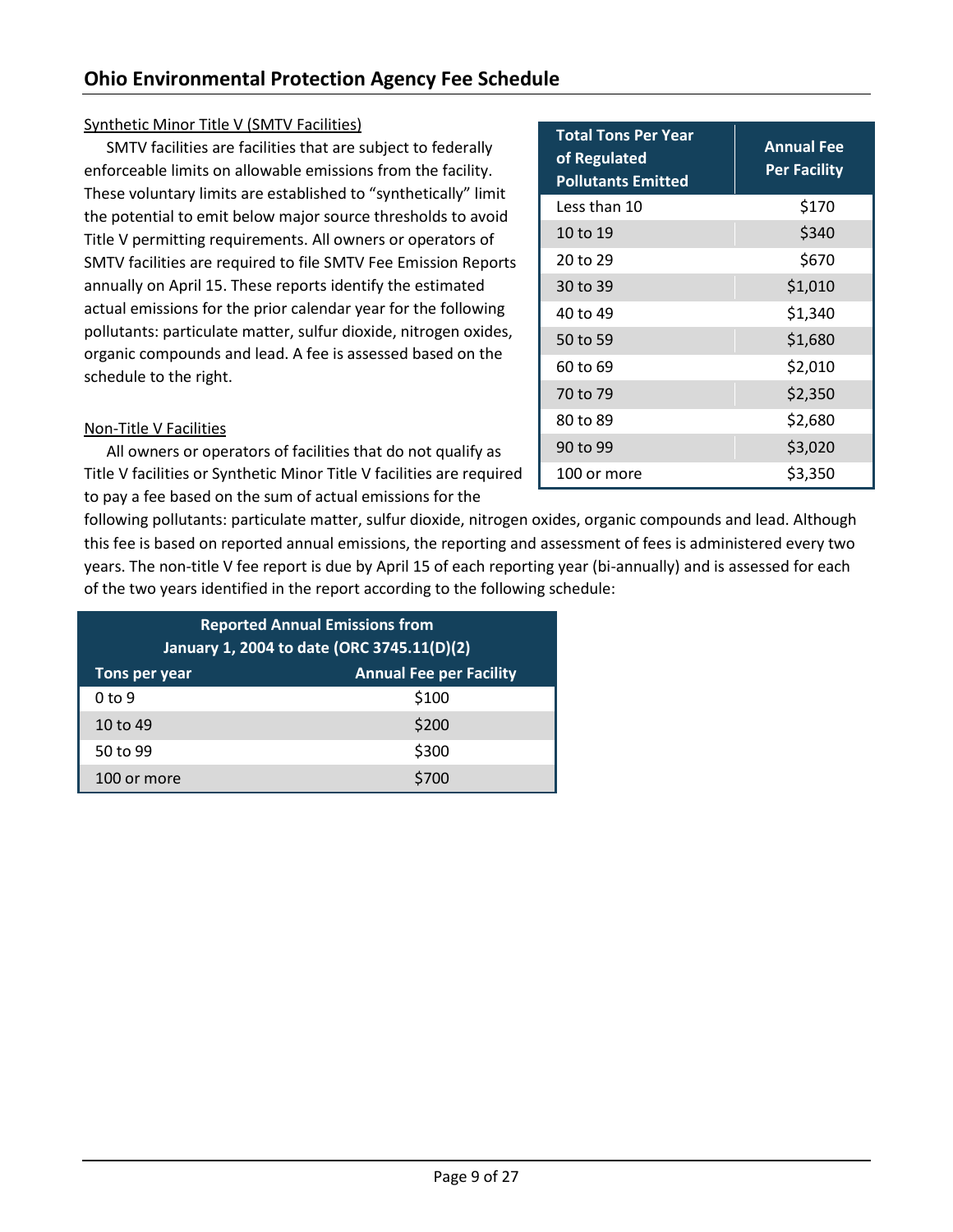# <span id="page-10-0"></span>**Community Right-to-Know (Division of Air Pollution Control)**

# <span id="page-10-1"></span>*Hazardous Chemical Inventory Reporting*

"312" Emergency Planning and Community Right-to-Know Reporting Facilities subject to the Occupational Safety and Health Administration's (OSHA) Hazard Communication Standard, regardless of size and number of employees, must report the identity(ies), storage location(s) and volume amount(s), and submit a facility map involving those hazardous substance(s) stored or used in quantities of 10,000 pounds or more. For the designated 360 extremely hazardous substances, the trigger quantity for reporting is the assigned threshold quantity or 500 pounds, whichever is less. Chemical inventory filing fees are due March 1 of each year for the preceding calendar year.

# <span id="page-10-2"></span>*Chemical Inventory Filing Fee*

| <b>Manufacturing/Non-Manufacturing Sectors</b>          | <b>Oil and Gas Extraction/Storage Sites</b>           |
|---------------------------------------------------------|-------------------------------------------------------|
| $Base - $150$                                           | Base $-$ \$50 for up to 25 facilities                 |
| Additional \$20 per hazardous substance reported        | $\bullet$                                             |
| Additional \$150 per extremely hazardous                | Additional \$10 for each facility beyond 25           |
| substance reported                                      | $\bullet$                                             |
| The fee cap for each facility is \$2,500. Fees received | The fee cap for each company is \$900. Fees           |
| after March 31 will be assessed a 10 percent late       | received after March 31 will be assessed a 10         |
| penalty. Credit is available to those who paid a        | percent late fee. Credit is available to those who    |
| "Right-to-Know" fee to a city as a result of a          | paid a "Right-to-Know" fee to a city as a result of a |
| grandfathered local law or ordinance.                   | grandfathered local law or ordinance.                 |

# <span id="page-10-3"></span>*Risk Management Program (RMP)*

<span id="page-10-4"></span>Accidental Release Prevention - 112r of Clean Air Act

RMP fees are due annually on September 1, and are based on the regulated substances listed in the latest RMP on file.

\$50 Annual Registration Fee plus:

- \$65 for propane if the only regulated substance on-site;
- \$65 for anhydrous ammonia sold for use as an agricultural ingredient; and
- \$200 for all other regulated substances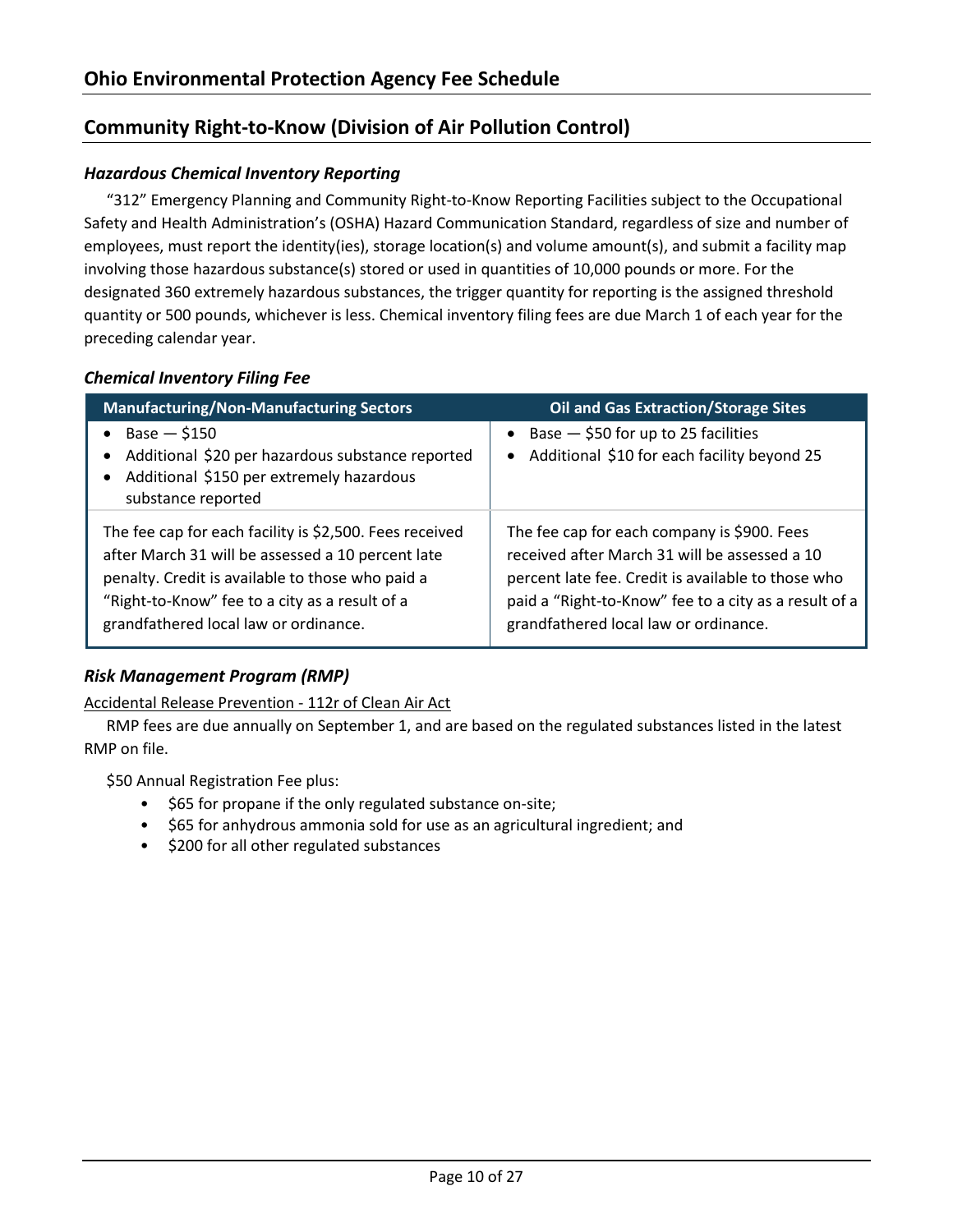# <span id="page-11-0"></span>**Solid Waste (Division of Materials and Waste Management)**

## <span id="page-11-1"></span>*State Solid Waste Disposal*

Effective August 1, 2009, municipal solid waste landfills and transfer facilities collect and remit to Ohio EPA a **\$4.75 fee levied on each ton**.

Effective Sept. 29, 2015, this disposal fee is distributed as follows:

| <b>Fee Distribution</b>                                                                                                                                   | Fee per Ton |
|-----------------------------------------------------------------------------------------------------------------------------------------------------------|-------------|
| Division of Environmental Response and Revitalization hazardous waste management                                                                          | \$0.20      |
| Division of Environmental Response and Revitalization clean-up activities                                                                                 | \$0.70      |
| Division of Materials and Waste Management's solid waste, infectious waste, construction<br>and demolition debris, composting and beneficial use programs | \$0.75      |
| Ohio EPA's Environmental Protection Fund                                                                                                                  | \$2.85      |
| Department of Agriculture's (ODA) soil and water conservation                                                                                             | \$0.25      |
| <b>Total Distribution</b>                                                                                                                                 | \$4.75      |

**If the fees are paid in a timely manner, then the facility may retain a discount of three-fourths of one percent on the total amount of the fees.** Fees not remitted by the due date are subject to the \$4.75 per ton rate and a late fee of 10 percent of the unpaid fees for each month that they are late.

A monthly disposal return may be filed and fee remittance may be paid electronically through the Agency's *[eBusiness Center](https://ebiz.epa.ohio.gov/)*. Return information is available at *[epa.ohio.gov/dmwm/](https://epa.ohio.gov/dmwm/)* by selecting *Forms* from the dropdown button under *DMWM SITE LINKS*.

*Source: Ohio Revised Code 3734.57(A)*

#### <span id="page-11-2"></span>*Construction and Demolition Debris Disposal*

Municipal solid waste landfills and construction and demolition debris (C&DD) landfills collect and remit fees levied on the disposal of C&DD. This fee is remitted to the licensing authority of the facility, which can be either Ohio EPA or a local health department. Fees not remitted by the due date are subject to a late fee of 10 percent of the unpaid fees for each month that they are late.

The fee is \$1.60 per ton (\$0.80 per cubic yard) for C&DD waste disposed at a solid waste or C&DD landfill. This disposal fee is distributed as follows:

| <b>Fee Distribution</b>                                                                         | Fee per Ton | <b>Fee per Cubic Yard</b> |
|-------------------------------------------------------------------------------------------------|-------------|---------------------------|
| Division of Environmental and Financial Assistance's recycling and litter<br>prevention program | \$0.75      | \$0.375                   |
| Department of Agriculture's (ODA) soil and water conservation                                   | \$0.25      | \$0.125                   |
| License Authority (Health Department or Ohio EPA) Cⅅ program                                    | \$0.60      | \$0.300                   |
| <b>Total Distribution</b>                                                                       | \$1.60      | \$0.800                   |

If the facility is in a county or city that has an Ohio EPA-approved C&DD program, then fees are payable to that board of health. Otherwise, the fee is payable to Ohio EPA. A list of approved county and city health departments is available at *[epa.ohio.gov/dmwm/](https://epa.ohio.gov/dmwm/)* by selecting *Health District Partners* from the drop-down button under *DMWM SITE LINKS*.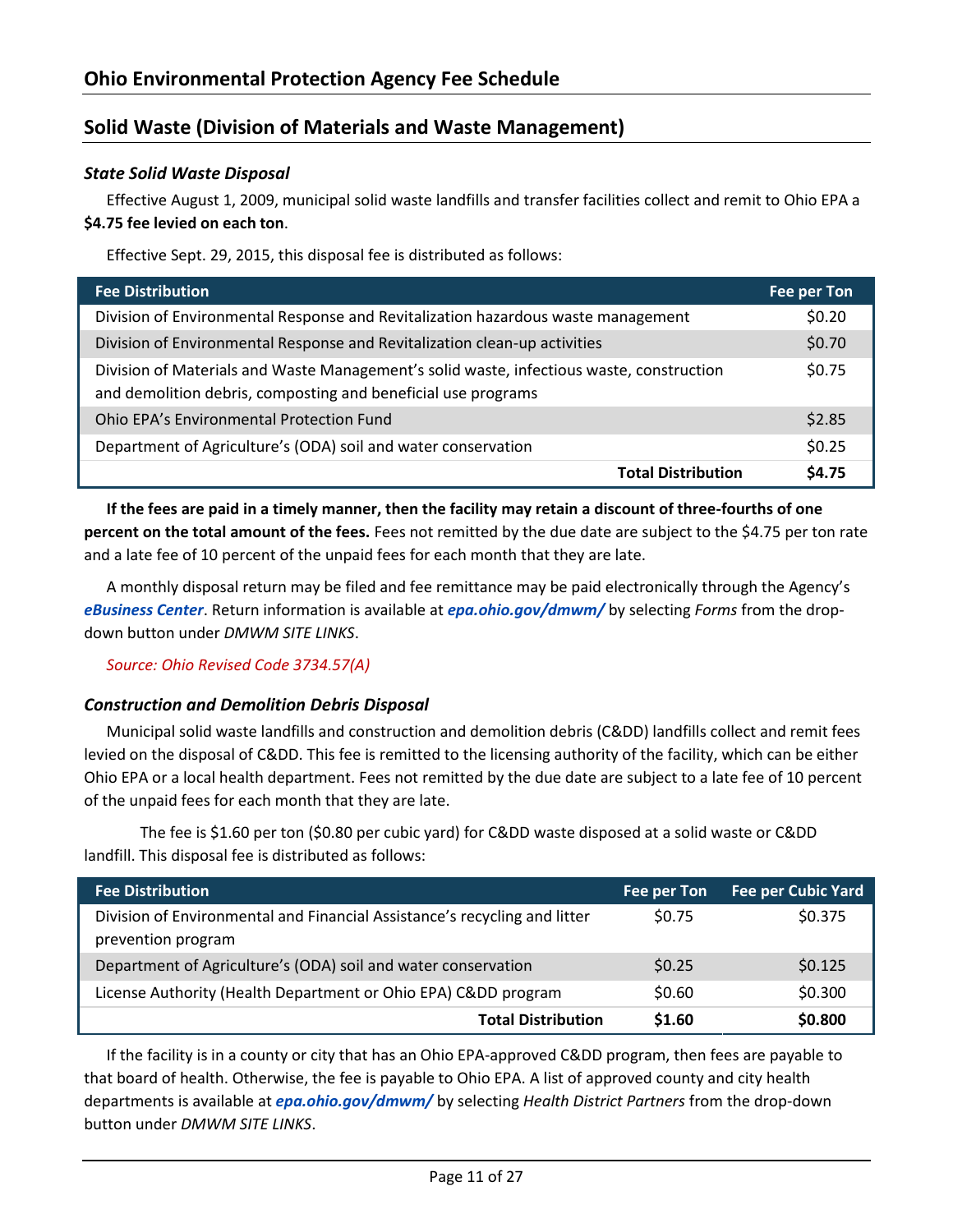# **Ohio Environmental Protection Agency Fee Schedule**

City, township or county governmental entities may pass an ordinance appropriating a portion of the license authority's share of the C&DD disposal fee. As a result, the maximum fee amount that may be retained by an approved health department for C&DD program support is \$0.54 per ton or \$0.27 per cubic yard. The maximum fee amount that may be retained by Ohio EPA for C&DD program support is \$0.60 per ton or \$0.30 per cubic yard. For more detail, see the table below.

| <b>License Authority Fee Distribution</b>                                | <b>Fee per Ton</b> | <b>Fee per Cubic Yard</b> |
|--------------------------------------------------------------------------|--------------------|---------------------------|
| City or Township, if applicable                                          | \$0.08             | \$0.040                   |
| County, if applicable                                                    | \$0.06             | \$0.030                   |
| Division of Materials and Waste Management's Cⅅ program                  | \$0.06             | \$0.030                   |
| Local Health Department or Ohio EPA if Health Department not<br>approved | \$0.40             | \$0.20                    |
| <b>Total Distribution</b>                                                | \$0.60             | \$0.300                   |

Effective Apr. 1, 2016, Ohio EPA no longer collects the additional \$0.10 per ton authorized for ground water monitoring on waste disposed in C&DD landfills.

For monthly disposal returns filed with Ohio EPA, electronic filing and fee remittance is available through the Agency's *[eBusiness Center](https://ebiz.epa.ohio.gov/)*. A monthly return form is also available at *[epa.ohio.gov/dmwm/](https://epa.ohio.gov/dmwm/)* by selecting *Forms*  from the drop-down button under *DMWM SITE LINKS*.

#### <span id="page-12-0"></span>*Source: Ohio Revised Code 3714.07, 3714.071 and 3714.073*

# <span id="page-12-1"></span>*Annual License*

**Each license application must be accompanied by a \$100 non-refundable license application fee.** If the facility is in a county that has an Ohio EPA-approved solid waste program, then fees are payable to that county's board of health. Otherwise, the fee is payable to Ohio EPA. A list of approved counties is available at *[epa.ohio.gov/dmwm/](https://epa.ohio.gov/dmwm/)* by selecting *Health District Partners* from the drop-down button under *DMWM SITE LINKS*.

Upon license issuance, the application fee will be applied to the license fee and will be shown on the license fee statement. A weekly 10 percent late fee applies to license renewal application fees not received by the required date.

#### <span id="page-12-2"></span>Solid and Infectious Waste Facility

All license applications may be completed electronically through the Agency's *[eBusiness Center](https://ebiz.epa.ohio.gov/)*. However, only license application and license fees remitted to Ohio EPA may be paid through the Agency's *[eBusiness](https://ebiz.epa.ohio.gov/)  [Center](https://ebiz.epa.ohio.gov/)*.

The approved board of health retains license fees of \$2,500 or less and transmits the balance of fees greater than \$2,500 to Ohio EPA, who in turn must transmit the money to the state General Revenue Fund (GRF).

*Source: Ohio Revised Code 3734.05 and 3734.06*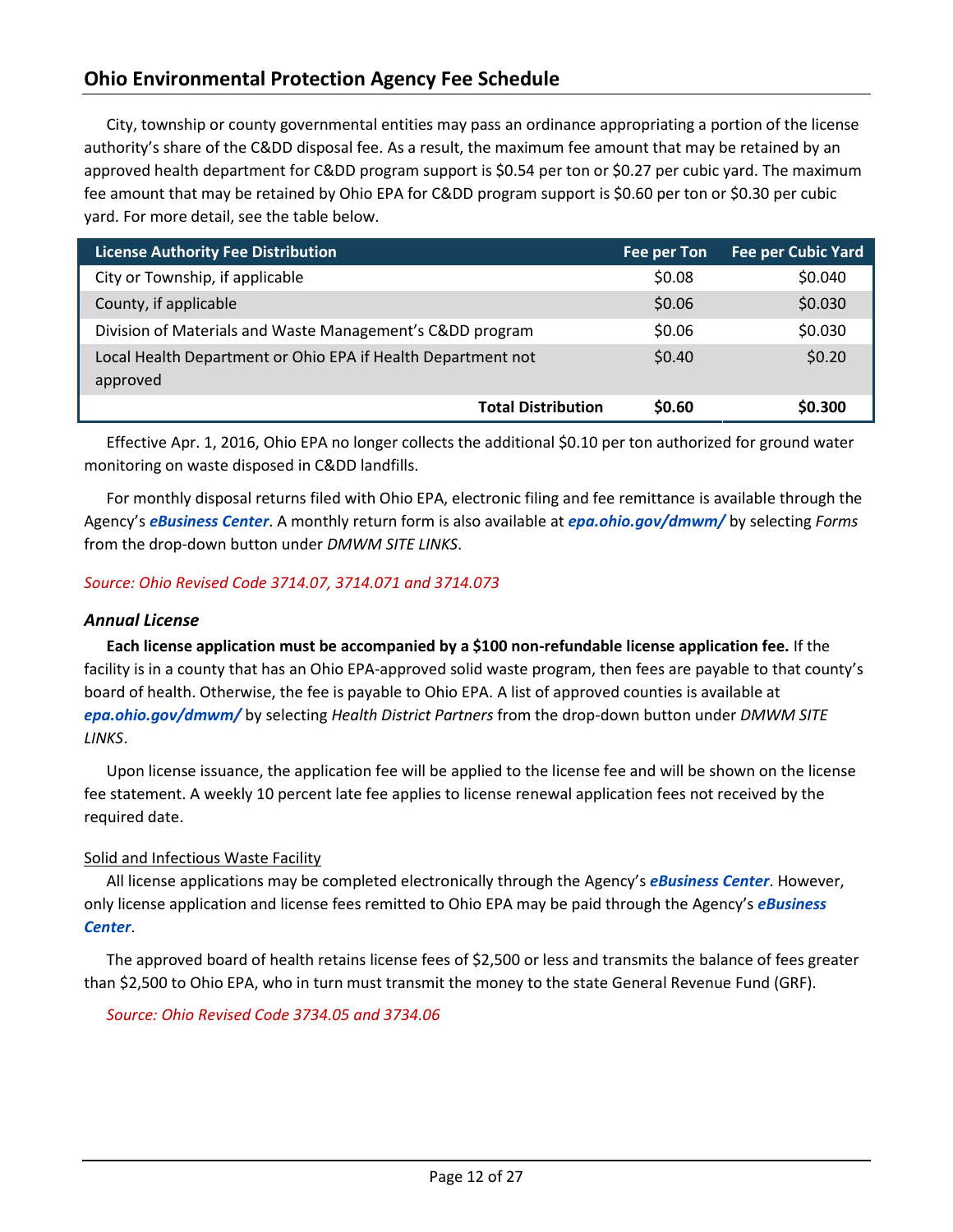# <span id="page-13-0"></span>Solid Waste Landfill

The annual license fee is outlined in the table to the right.

# **Exceptions to the Landfill Annual License Fee Schedule**

- The following shall pay a \$5,000 annual license fee regardless of the daily waste limit:
	- o Facilities owned by the generator of solid wastes, when the facility exclusively disposes of solid wastes generated at one or more premises owned by the generator, regardless of where the facility is located; and
	- o Facilities exclusively disposing of wastes that are generated from the combustion of coal that is not combined with garbage.
- If no authorized maximum daily waste receipt is set, the annual license fee is \$60,000.

*Source: Ohio Revised Code 3734.06(A)(1) and 3734.06(A)(4)(a-b)* 

#### <span id="page-13-1"></span>Solid Waste Incinerators

The annual license fee is one-half the amount for solid waste landfills (see table to the right) and is distributed to the state GRF and an approved local board of health in the same way as for landfills.

*Source: Ohio Revised Code 3734.06(A)(2)*

# <span id="page-13-2"></span>Solid Waste Transfer Station

The annual license fee is \$750.

*Source: Ohio Revised Code 3734.06(A)(5)*

| <b>Authorized Maximum</b><br>Daily Waste Receipt (tons or equivalent) | Annual<br>License Fee |
|-----------------------------------------------------------------------|-----------------------|
| 12 or less                                                            | \$300                 |
| 13 to 25                                                              | \$600                 |
| 26 to 50                                                              | \$1,200               |
| 51 to 75                                                              | \$1,800               |
| 76 to 100                                                             | \$2,500               |
| 101 to 150                                                            | \$2,500               |
| 151 to 200                                                            | \$5,000               |
| 201 to 550                                                            | \$6,250               |
| 251 to 300                                                            | \$7,500               |
| 301 to 400                                                            | \$10,000              |
| 401 to 500                                                            | \$12,500              |
| 501 or more                                                           | \$30,000              |

| <b>Authorized Maximum</b><br><b>Daily Waste Receipt</b><br>(tons or equivalent) | <b>Annual</b><br><b>License Fee</b> |
|---------------------------------------------------------------------------------|-------------------------------------|
| 100 or less                                                                     | \$2,500                             |
| 101 to 200                                                                      | \$6,250                             |
| 201 to 500                                                                      | \$15,000                            |
| 501 or more                                                                     | \$30,000                            |

# <span id="page-13-3"></span>Composting Facilities

Class I and Class II composting facilities require a license. A description of the various classes is available at

*[epa.ohio.gov/dmwm/Home/Composting.aspx](http://epa.ohio.gov/dmwm/Home/Composting.aspx)*.

*Source: Ohio Revised Code 3734.06(A)(3)*

| <b>Authorized Maximum</b><br><b>Daily Waste Receipt</b><br>(tons or equivalent) | Annual<br>License Fee |
|---------------------------------------------------------------------------------|-----------------------|
| 100 or less                                                                     | \$5,000               |
| 101 to 200                                                                      | \$12,500              |
| 201 to 500                                                                      | \$30,000              |
| 501 or more                                                                     | \$60,000              |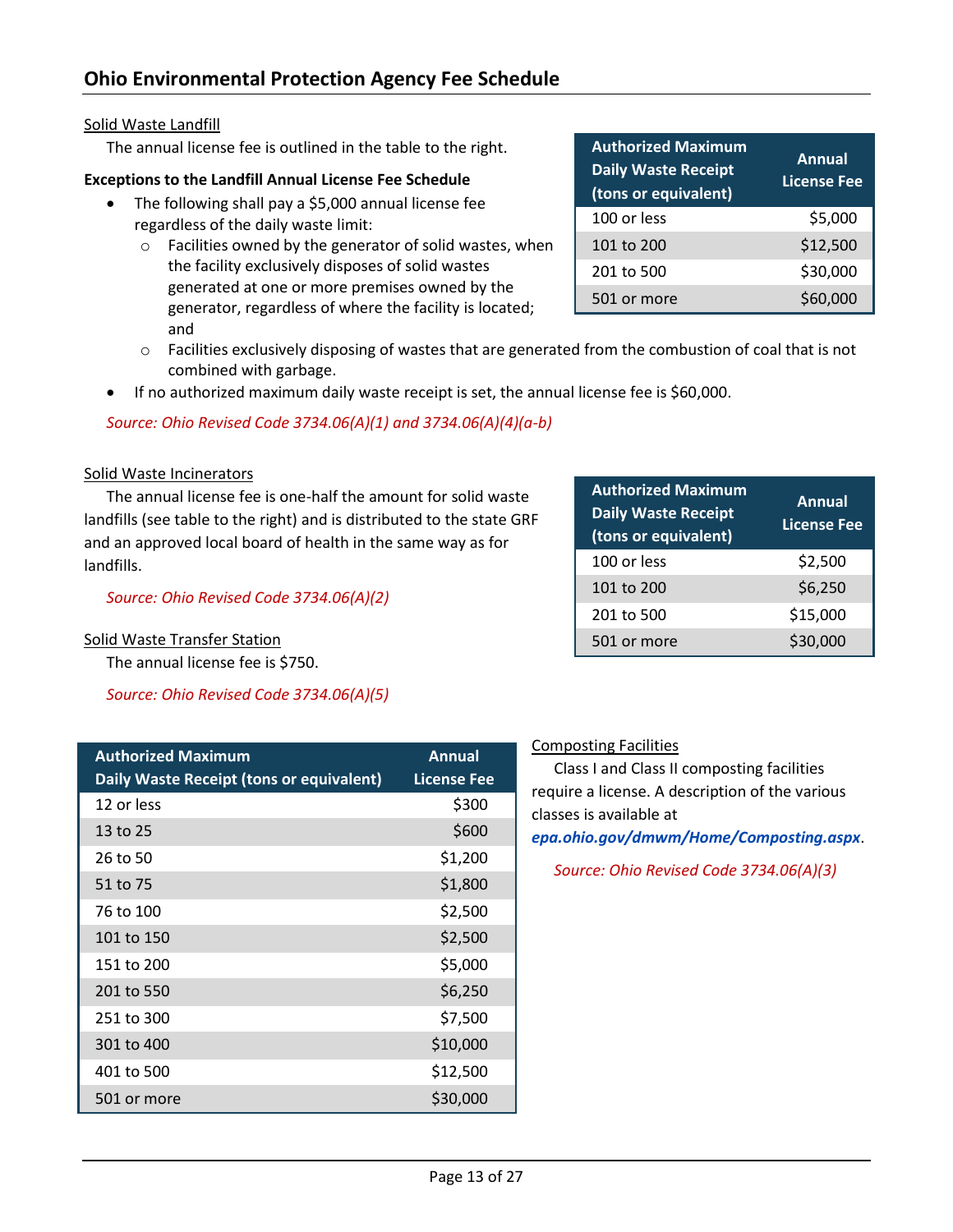# **Ohio Environmental Protection Agency Fee Schedule**

<span id="page-14-0"></span>Infectious Waste Treatment Facilities (excluding incineration) If no average daily waste receipt is set, then the annual license fee is \$60,000.

<span id="page-14-1"></span>*Source: Ohio Revised Code 3734.06(C)(1)*

| <b>Authorized Maximum</b><br><b>Daily Waste Receipt</b><br>(tons or equivalent) | Annual<br><b>License Fee</b> |
|---------------------------------------------------------------------------------|------------------------------|
| 100 or less                                                                     | \$5,000                      |
| 101 to 200                                                                      | \$12,500                     |
| 201 to 500                                                                      | \$30,000                     |
| 501 or more                                                                     | \$60,000                     |

#### Infectious Waste Incinerators

The annual license fee is one-half the amount for infectious waste treatment facilities (see table to the right).

<span id="page-14-2"></span>*Source: Ohio Revised Code 3734.06(C)(1)*

| <b>Authorized Maximum</b><br><b>Daily Waste Receipt</b><br>(tons or equivalent) | Annual<br><b>License Fee</b> |
|---------------------------------------------------------------------------------|------------------------------|
| 100 or less                                                                     | \$2,500                      |
| 101 to 200                                                                      | \$6,250                      |
| 201 to 500                                                                      | \$15,000                     |
| 501 or more                                                                     | \$30,000                     |

#### Scrap Tire Facilities

**Each license application must be accompanied by a \$100 non-refundable license application fee, unless the application is for a scrap tire collection or storage facility owned or operated by a licensed motor vehicle salvage dealer.** Motor vehicle salvage dealers licensed under Chapter 4738 of the Ohio Revised Code are exempted from the application fee for a license to operate a scrap tire collection or storage facility.

License application fee is credited to the approved board of health to pay for its inspection costs, or if the board is not approved, to the Ohio EPA's Scrap Tire Management Fund. Upon license issuance, application fee will be applied to the license fee and will be shown on the license fee statement.

If a facility is in a county that has an Ohio EPA-approved solid waste program, then fees are payable to the local board of health. The approved board of health retains the entire amount. Otherwise, fees are payable to the Ohio EPA. A list of approved counties is available at *[epa.ohio.gov/dmwm/](https://epa.ohio.gov/dmwm/)* by selecting *Health District Partners* from the drop-down button under *DMWM SITE LINKS*.

All license applications may be completed electronically through the Agency's *[eBusiness Center](https://ebiz.epa.ohio.gov/)*. However, only license application and license fees remitted to Ohio EPA may be paid through the Agency's *[eBusiness](https://ebiz.epa.ohio.gov/)  [Center](https://ebiz.epa.ohio.gov/)*.

The approved board of health retains license fees of \$15,000 or less and transmits the balance of fees greater than \$15,000 to Ohio EPA, who in turn must transmit the money to the Ohio EPA scrap tire management fund.

*Source: Ohio Revised Code 3734.81 and 3734.82*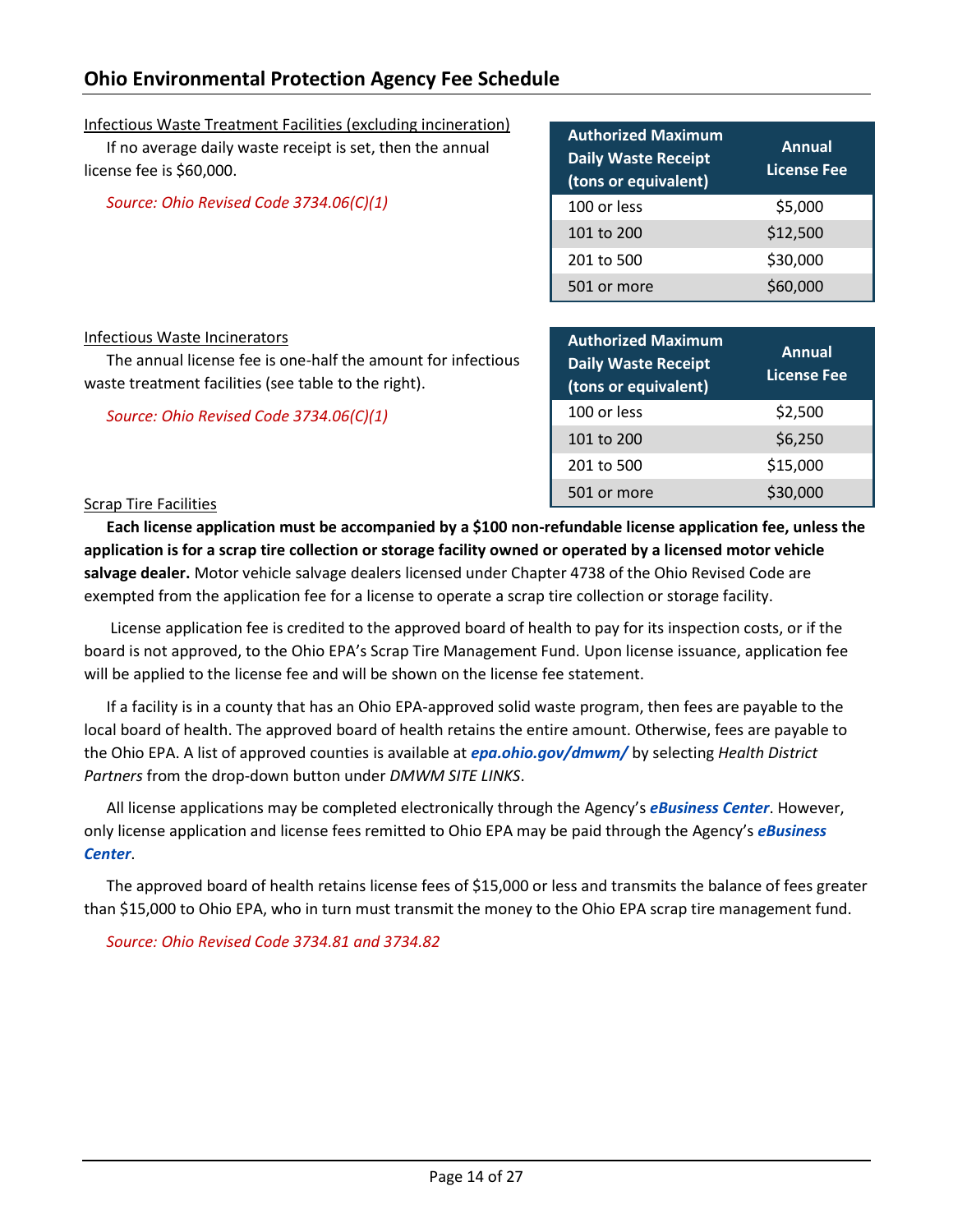## <span id="page-15-0"></span>Scrap Tire Recovery Facility

| <b>Daily Design Input Capacity (tons)</b> | <b>Annual License Fee</b> |
|-------------------------------------------|---------------------------|
| 1 or less                                 | \$100                     |
| 2 to 25                                   | \$500                     |
| 26 to 50                                  | \$1,000                   |
| 51 to 100                                 | \$1,500                   |
| 101 to 200                                | \$2,500                   |
| 201 to 500                                | \$3,500                   |
| 501 or more                               | \$5,500                   |

#### *Source: Ohio Revised Code 3734.82 (A)*

#### <span id="page-15-1"></span>**Scrap Tire Monofill or Monocell Facility**

| <b>Authorized Maximum</b><br><b>Daily Waste Receipt (tons)</b> | Annual<br><b>License Fee</b> |
|----------------------------------------------------------------|------------------------------|
| 100 or less                                                    | \$5,000                      |
| 101 to 200                                                     | \$12,500                     |
| 201 to 500                                                     | \$30,000                     |
| 501 or more                                                    | \$60,000                     |

#### *Source: Ohio Revised Code 3734.82 (B)*

#### <span id="page-15-2"></span>**Scrap Tire Storage Facility**

The license fee for a storage facility shall be **\$1,000 times the number of acres on which scrap tires are to be stored at the facility during the license year, not to exceed \$3,000.** If the storage facility is owned or operated by a licensed motor vehicle salvage dealer, the annual license fee is \$100.

#### <span id="page-15-3"></span>Scrap Tire Collection Facility

The annual license fee is \$200, or if the collection facility is owned or operated by a licensed motor vehicle salvage dealer, the fee is \$50.

*Source: Ohio Revised Code 3734.82 (C)(1)*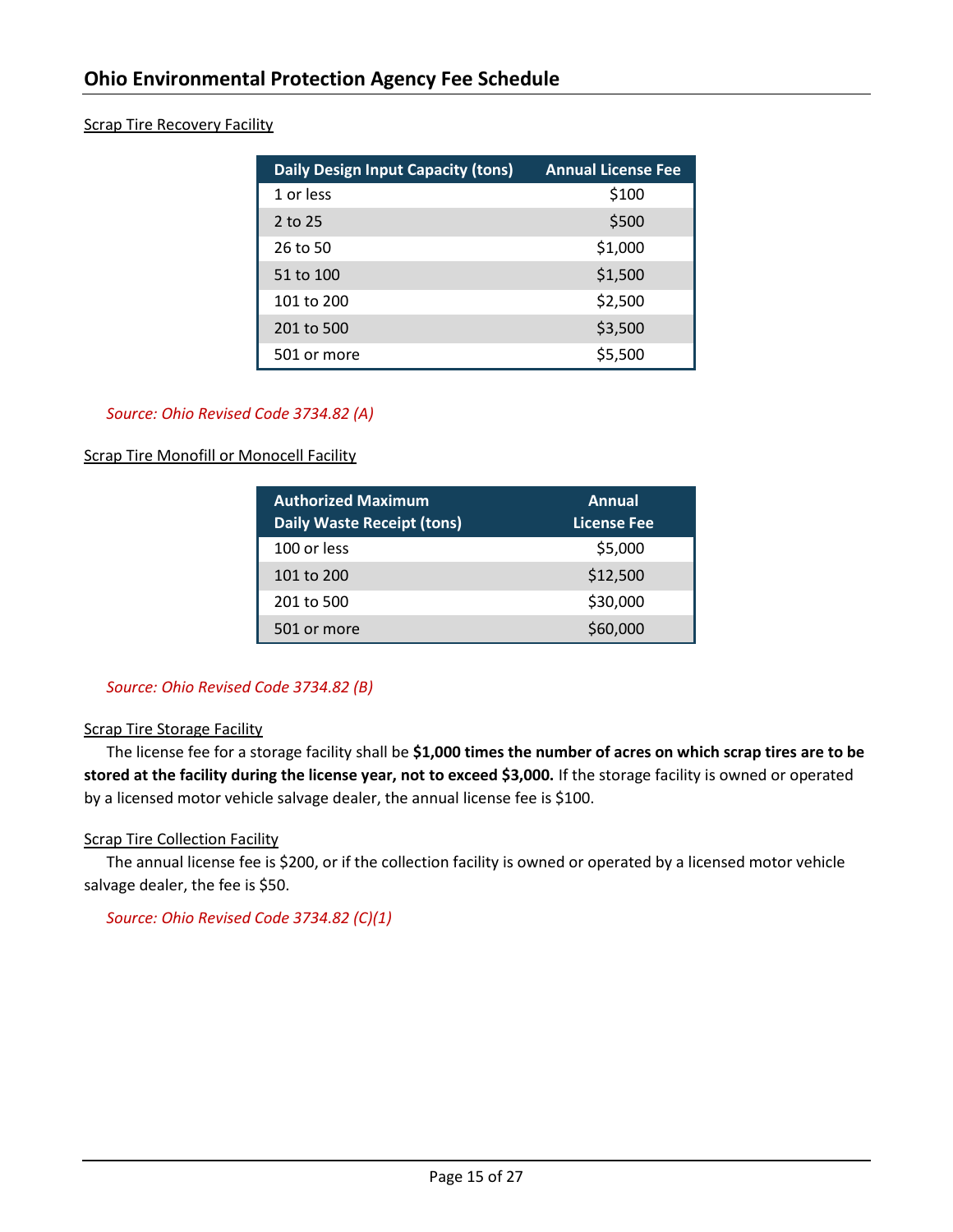# <span id="page-16-0"></span>*Registration*

#### <span id="page-16-1"></span>Infectious Waste Generator and Scrap Tire

Infectious waste generator and scrap tire registrations may be electronically completed and paid through the Agency's *[eBusiness Center](https://ebiz.epa.ohio.gov/)*.

#### **Infectious Waste Generator**

Generators of 50 pounds or more of infectious waste per month shall pay a \$140 registration certificate fee. The registration certificate is valid for three years and is renewable. One registration fee and certificate applies to all premises owned or operated by the same generator. Fees are transmitted to the Ohio EPA's Waste Management Fund.

#### *Source: Ohio Revised Code 3734.021*

#### **Scrap Tire Facility Initial Registration Application**

Scrap tire facilities of various kinds are required to obtain a registration certificate with a one-time registration fee or a permit, depending on the size of the facility, as specified by Ohio EPA rules. A \$15 application fee is required for initial scrap tire facility registrations. No initial application fee applies if a scrap tire facility is a collection or storage facility, or is owned or operated by a motor vehicle salvage dealer.

#### **Scrap Tire Collection Facilities**

The fee for a registration certificate for a scrap tire collection facility is \$200, or \$25 if the facility is owned or operated by a licensed motor vehicle salvage dealer. Scrap tire collection facilities are required to have a registration certificate under Ohio EPA rules.

#### *Source: Ohio Revised Code, 3734.75 and 3745.11(R)(1)*

#### **Scrap Tire Storage Facilities**

The fee for a registration certificate for a scrap tire storage facility is \$300, or \$25 if the facility is owned or operated by a licensed motor vehicle salvaged dealer. Scrap tire storage facilities must have EITHER a registration certificate OR a permit, depending upon the number of tires to be stored. Ohio EPA rules specify which is required for storage facilities of different sizes.

# *Source: Ohio Revised Code 3734.76 and 3745.11(R)(2)*

#### **Scrap Tire Recovery Facilities**

The fee for a registration certificate for a scrap tire recovery facility is \$100. Scrap tire recovery facilities must have EITHER a registration certificate OR a permit, depending upon the quantity of tires to be processed at the facility. Ohio EPA rules specify which is required for recovery facilities of different sizes.

# *Source: Ohio Revised Code 3734.78 and 3745.11(R)(5)*

#### **Scrap Tire Transporters**

With two exceptions, the annual registration fee for scrap tire transporters is \$300. If the transporter is a licensed motor vehicle salvage dealer transporting only tires obtained from motor vehicles received by him for salvage, and transported in his own vehicle, there is no registration fee. The fee is \$50 for scrap tire transporters who are also tire retail dealers or retreaders.

#### *Source: Ohio Revised Code 3734.83*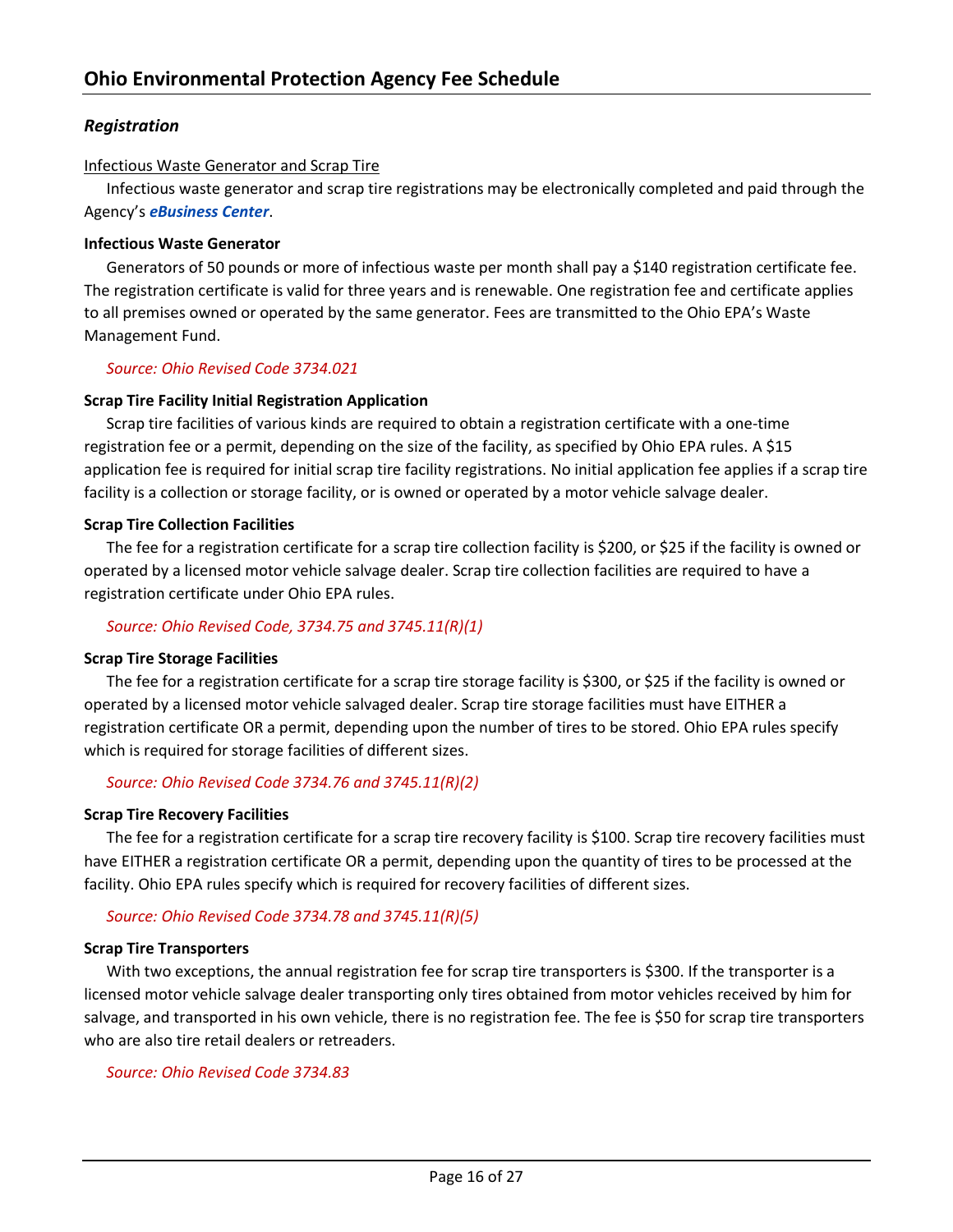## <span id="page-17-0"></span>Other Registrations

#### <span id="page-17-1"></span>**C&DD Processing Facilities**

Effective October 6, 2017, a \$100 registration certificate fee for a C&DD processing facility is required to be remitted to the licensing authority of the facility, which can be either Ohio EPA or a local health department. A C&DD Processing Facility Application for Registration form is available at *[epa.ohio.gov/dmwm/](https://epa.ohio.gov/dmwm/)* by selecting *Forms* from the drop-down button under *DMWM SITE LINKS*.

*Source: Enacted Amended Senate Bill 2 Uncodified § 4, 132nd General Assembly (Ohio 2017)*

#### <span id="page-17-2"></span>**Yard Waste Composting Facilities**

There is no registration fee.

*Source: Ohio Revised Code 3734.06* 

#### <span id="page-17-3"></span>*Wholesale Tire Sales*

A fee of \$1.00 per tire is levied on the wholesale sale of each replacement tire sold in Ohio. The Department of Taxation receives two percent for fee administration. The remaining 98 percent of this fee is split evenly to fund Ohio EPA's scrap tire remediation and enforcement program and Ohio Department of Agriculture's soil and water conservation. Some proceeds from Ohio EPA's fee may be transferred to the scrap tire market development grant program in the Division of Environmental and Financial Assistance.

#### *Source: Ohio Revised Code 3734.901 and 3734.9010*

#### <span id="page-17-4"></span>*Permit*

<span id="page-17-5"></span>Permit fees are remitted to Ohio EPA with a check payable to Treasurer, State of Ohio.

#### <span id="page-17-6"></span>Construction and Demolition Debris Landfill

Permit applications for construction and demolition debris landfills must include an application fee of \$2,000. The application fee must be refunded to the person that submitted the application for the permit-to-install not later than six months after a facility that is issued a permit-to-install begins accepting construction and demolition debris for disposal.

# *Source: Ohio Revised Code 3714.051(C)(4)*

# <span id="page-17-7"></span>Solid and Infectious Waste Facility

Solid and infectious waste permit applications must include a non-refundable application fee of \$400. Upon permit issuance, this application fee will be applied to the permit fee and will be shown on the permit fee statement. Solid waste facility permit fees are credited to the state General Revenue Fund (GRF). For fee detail, see the permit fee summary table at the end of this section.

*Source: Ohio Revised Code 3734.05, 3734.79 and 3745.11(Q) and (R)*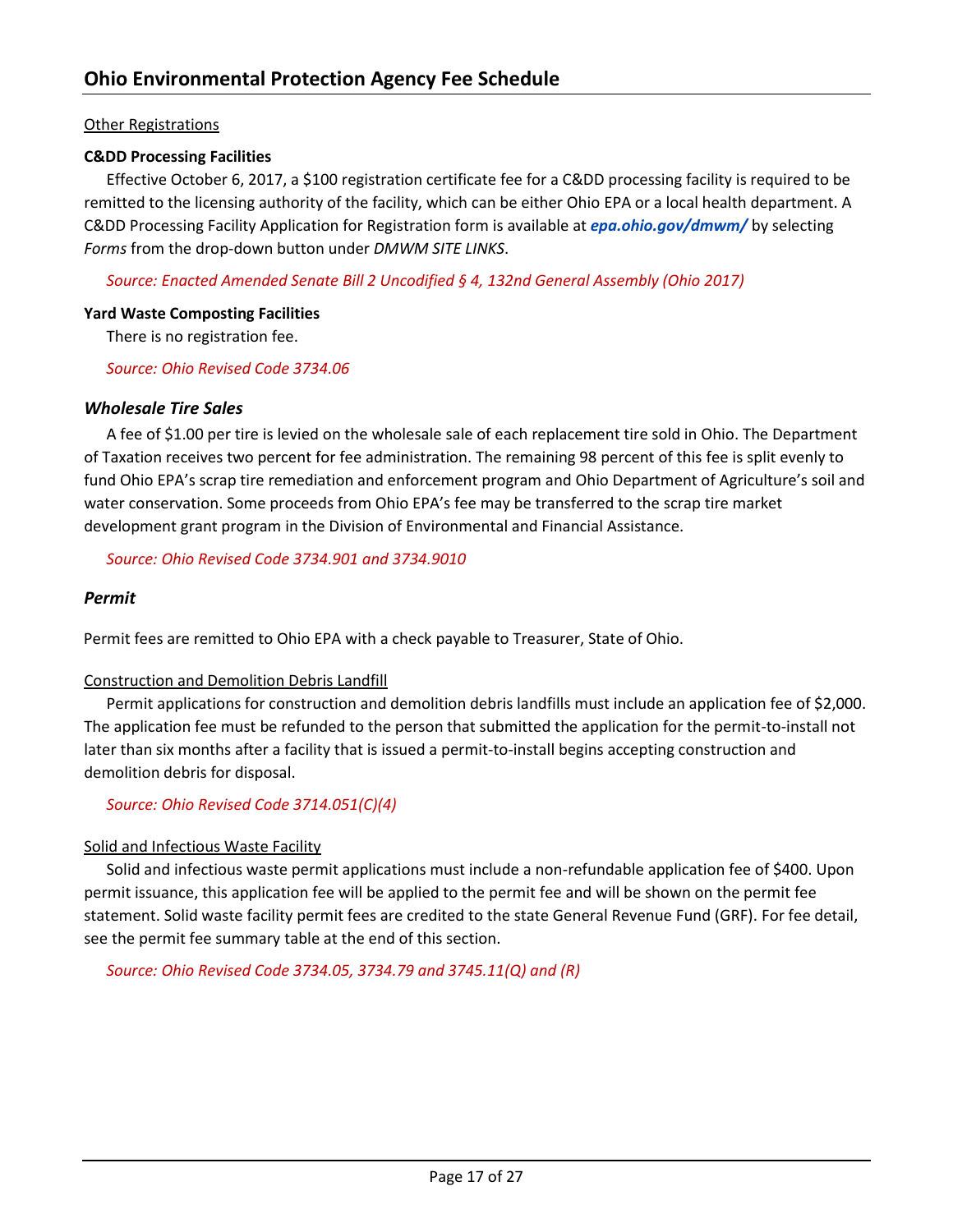# <span id="page-18-0"></span>Scrap Tire Facilities

Scrap tire permit applications must include a non-refundable application fee \$400, except for permit applications for scrap tire storage facilities owned or operated by a licensed motor vehicle salvage dealer, which are exempted from the application fee. Upon permit issuance, this application fee will be applied to the permit fee and will be shown on the permit fee statement. These fees are credited to the Scrap Tire Management Fund.

Various kinds of scrap tire management facilities are required to have EITHER a permit OR a registration certificate, depending upon the quantity of tires handled at the facility, as specified by Ohio EPA rules. The amount of the permit fee is specified in Ohio Revised Code 3745.11(R). These support financial assistance to tire recycling facilities, research into tire recycling technologies, remediation of scrap tire accumulations, and Ohio EPA's scrap tire regulatory program.

# <span id="page-18-1"></span>Scrap Tire Storage Facilities

The permit fee for a scrap tire storage facility is \$1,000, or \$50 if the storage facility is owned or operated by a licensed motor vehicle salvage dealer.

*Source: Ohio Revised Code 3745.11(R)(3)*

#### <span id="page-18-2"></span>Scrap Tire Monofill or Monocell Facilities

The permit fee for a scrap tire monofill or monocell facility is \$10 per thousand cubic yards of disposal capacity, or \$1,000, whichever is greater, except that the total permit fee for any such facility shall not exceed \$80,000.

*Source: Ohio Revised Code 3745.11(R)(4)*

#### <span id="page-18-3"></span>Scrap Tire Recovery Facilities

The permit fee for a scrap tire recovery facility is \$1,000.

#### *Source: Ohio Revised Code 3745.11(R)(6)*

#### <span id="page-18-4"></span>Beneficial Use - General Permit

A \$200 non-refundable fee is submitted along with application for coverage under a Notice of Intent for a Beneficial Use General Permit. A \$200 fee is also required for renewal coverage.

#### *Source: Ohio Administrative Code 3745-599-210 and 3745-599-220*

#### <span id="page-18-5"></span>Beneficial Use - Individual Permit

A \$350 non-refundable fee is submitted along with application for coverage under an individual beneficial use permit. A \$350 fee is also required for modification or renewal applications.

*Source: Ohio Administrative Code 3745-599-310, 3745-599-350 and 3745-599-360*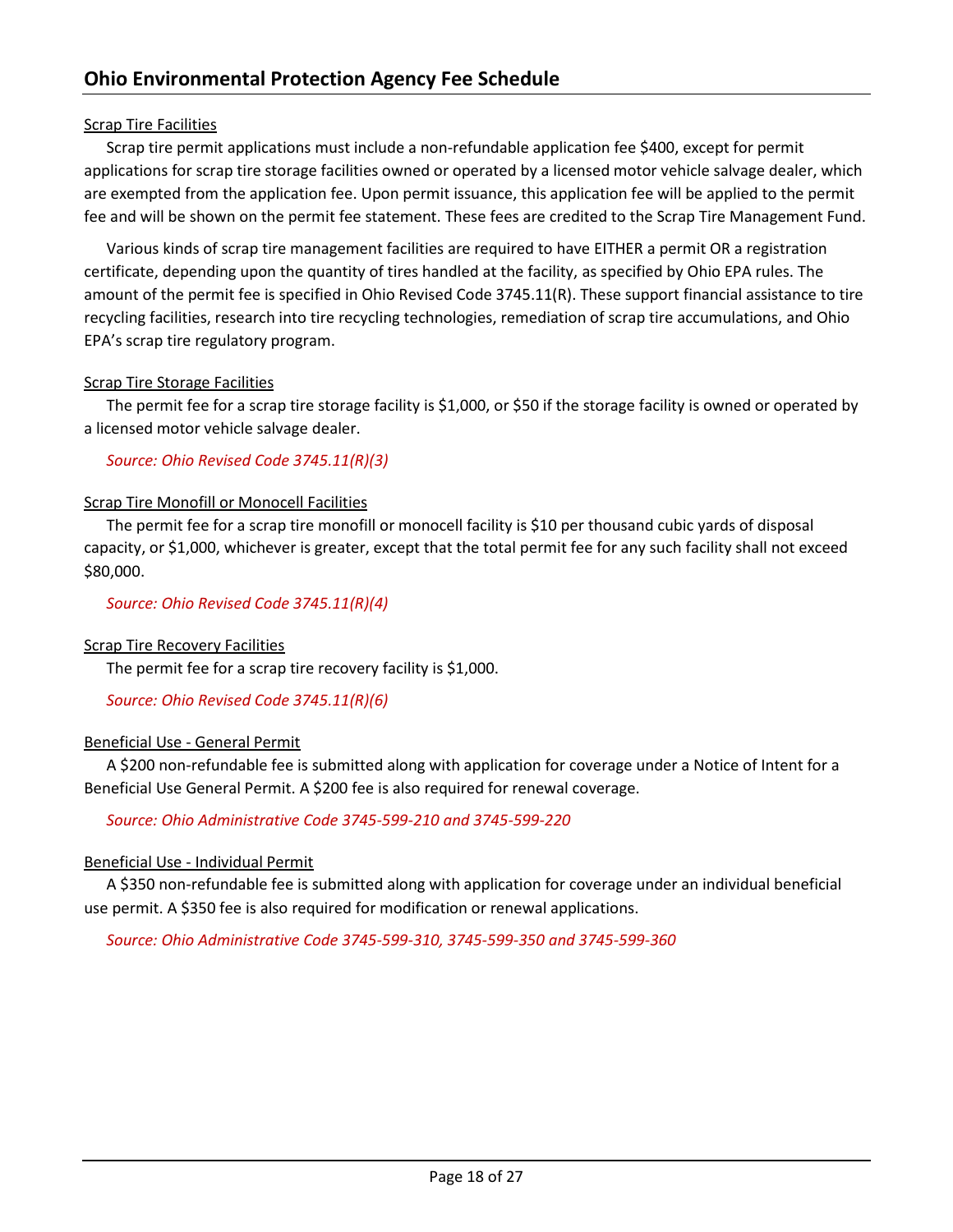| <b>Facility Type</b>                                                                                                                                | <b>New Facility Fee</b>                                       | <b>Modification Fee</b><br>(with capacity increase)           | <b>Modification Fee</b><br>(without capacity increase) |
|-----------------------------------------------------------------------------------------------------------------------------------------------------|---------------------------------------------------------------|---------------------------------------------------------------|--------------------------------------------------------|
| Landfill                                                                                                                                            | \$10/1,000 cubic yards<br>Minimum \$1,000<br>Maximum \$80,000 | \$10/1,000 cubic yards<br>Minimum \$1,000<br>Maximum \$80,000 | \$1,000                                                |
| Composting                                                                                                                                          | \$1,000                                                       | \$1,000                                                       | \$1,000                                                |
| Solid Waste Incinerator                                                                                                                             | \$1,000                                                       | \$1,000                                                       | \$1,000                                                |
| <b>Transfer Station</b>                                                                                                                             | \$2,500                                                       | \$2,500                                                       | \$2,500                                                |
| <b>Infectious Waste</b>                                                                                                                             | \$1,000                                                       | \$1,000                                                       | \$1,000                                                |
| Incinerator<br><b>Infectious Waste</b><br><b>Treatment Facility</b>                                                                                 | \$10/1,000 cubic yards<br>Minimum \$1,000<br>Maximum \$80,000 | \$10/1,000 cubic yards<br>Minimum \$1,000<br>Maximum \$80,000 | \$1,000                                                |
| Scrap Tire Facilities Requiring Permits <sup>(1)</sup>                                                                                              |                                                               |                                                               |                                                        |
| Storage                                                                                                                                             | \$1,000 or \$50(2)                                            | \$1,000 or \$50(2)                                            | \$1,000 or \$50(2)                                     |
| <b>Monofill or Monocell</b>                                                                                                                         | \$10/1,000 cubic yards<br>Minimum \$1,000<br>Maximum \$80,000 | \$10/1,000 cubic yards<br>Minimum \$1,000<br>Maximum \$80,000 | \$1,000                                                |
| Recovery                                                                                                                                            | \$1,000                                                       | \$1,000                                                       | \$1,000                                                |
| Based on the quantity of tires handled; a facility may require only registration<br>If owned or operated by licensed motor vehicle salvage operator |                                                               |                                                               |                                                        |
| <b>Beneficial Use Permits</b>                                                                                                                       |                                                               |                                                               |                                                        |
| <b>General Permit</b>                                                                                                                               | \$200                                                         | N/A                                                           | \$200                                                  |
| <b>Individual Permit</b>                                                                                                                            | \$350                                                         | \$350                                                         | \$350                                                  |

# <span id="page-19-0"></span>*Summary of Solid and Infectious Waste Permit Fees*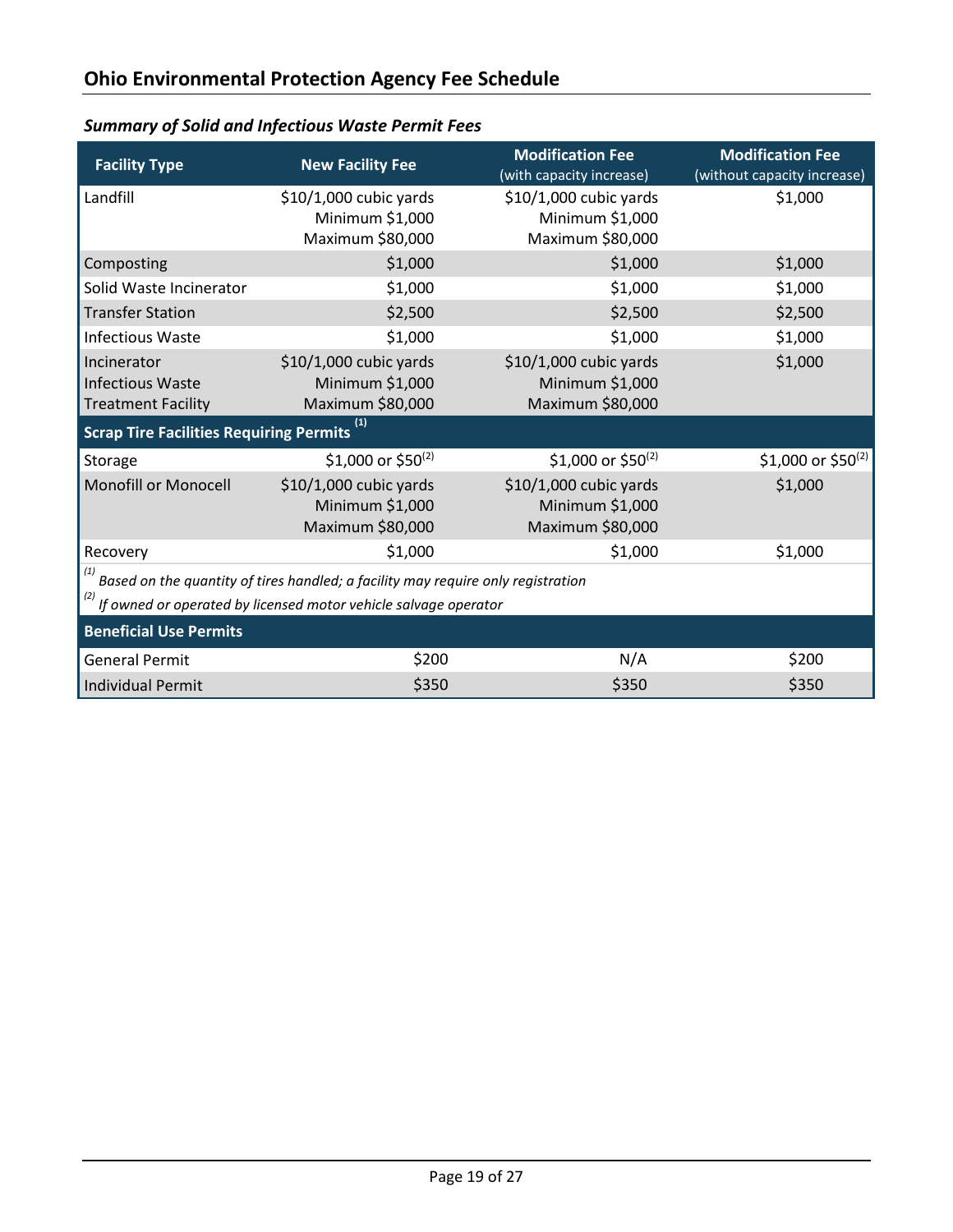# <span id="page-20-0"></span>**Hazardous Waste (Division of Environmental Response and Revitalization)**

# <span id="page-20-1"></span>*Treatment and Disposal*

| <b>Hazardous Waste Activity</b>                                   | Fee per Ton |
|-------------------------------------------------------------------|-------------|
| Off-site land application or land filling (monthly) $(1)$         | \$9.00      |
| Off-site deep well injection (monthly) <sup>(2)</sup>             | \$4.50      |
| On-site deep well injection (annually) <sup>(2)</sup>             | \$2.00      |
| On-site land application or land filling(annually) <sup>(2)</sup> | \$4.00      |
| Off-site treatment (monthly) <sup>(3)</sup>                       | \$2.00      |
| $\overline{R}^{(1)}$ Ohio Revised Code 3734.18(A)(1)              |             |
| (2)<br>Ohio Revised Code 3734.18(A)(2) includes late fee          |             |
| Ohio Revised Code 3734.18(B)                                      |             |

# <span id="page-20-2"></span>*Hazardous Waste Permit Application*

An application for an Ohio hazardous waste facility Installation and Operation permit or a renewal permit must be accompanied by an application fee of \$1,500.

*Source: Ohio Revised Code 3734.02(E)*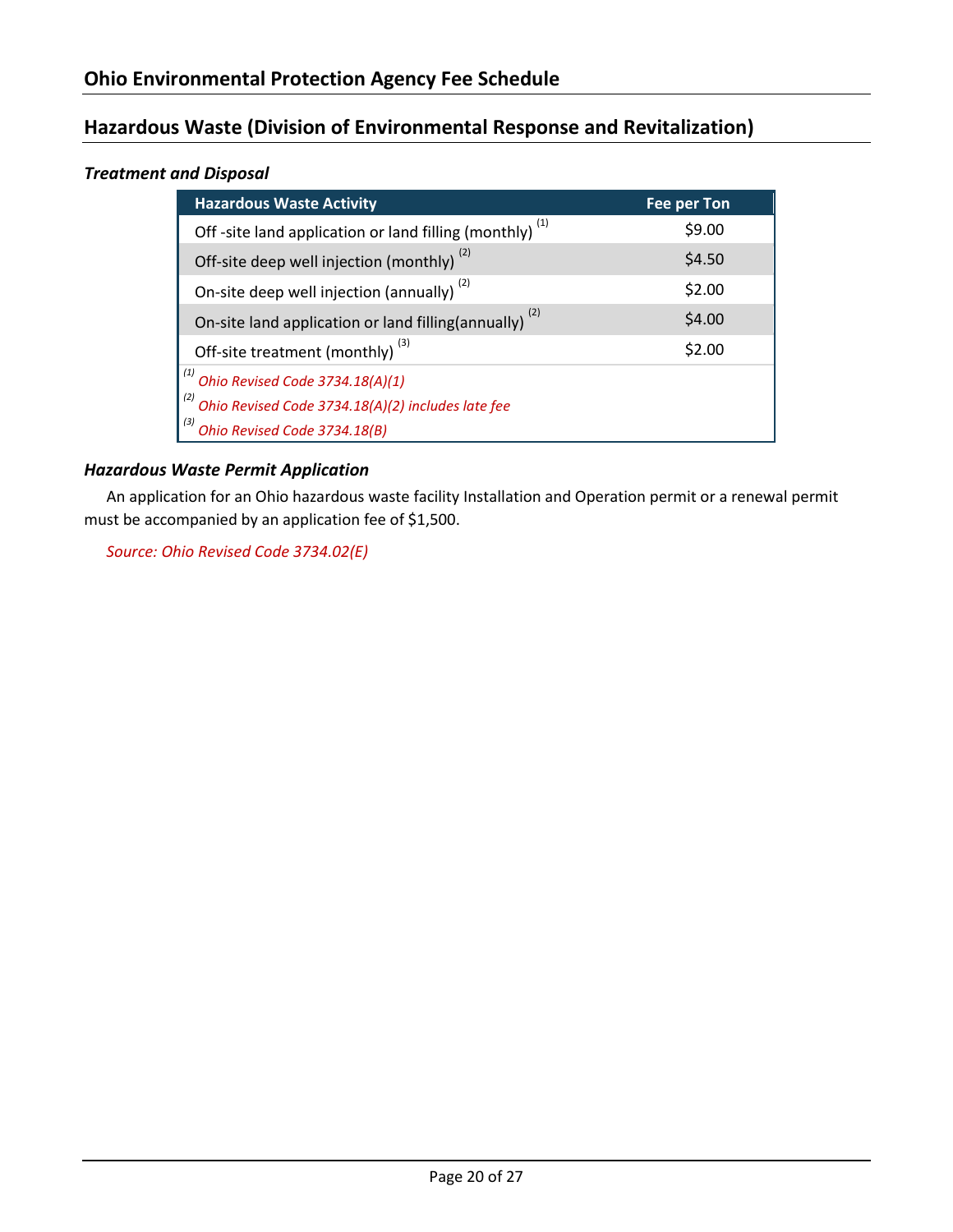# <span id="page-21-0"></span>*Annual Hazardous Waste Permit*

| <b>Hazardous Waste Activity</b>           |          |  |
|-------------------------------------------|----------|--|
| <b>Storage Facility</b>                   | Fee      |  |
| <b>Container Storage</b>                  | \$500    |  |
| <b>Tank Storage</b>                       | \$500    |  |
| <b>Waste Pile</b>                         | \$3,000  |  |
| On-site and satellite surface impoundment | \$8,000  |  |
| Off-site surface impoundment              | \$10,000 |  |
| <b>Disposal Facility</b>                  | Fee      |  |
| On-site and satellite deep well injection | \$15,000 |  |
| Off-site deep well injection              | \$25,000 |  |
| On-site and satellite landfill            | \$25,000 |  |
| Off-site landfill                         | \$40,000 |  |
| On-site and satellite land application    | \$2,500  |  |
| Off-site land application                 | \$5,000  |  |
| Off-site surface impoundment              | \$20,000 |  |
| On-site and satellite surface impoundment | \$10,000 |  |
| <b>Treatment Facility</b>                 | Fee      |  |
| <b>Tank Treatment</b>                     | \$700    |  |
| On-site and satellite surface impoundment | \$8,000  |  |
| Off-site surface impoundment              | \$10,000 |  |
| On-site and satellite incinerator         | \$5,000  |  |
| Off-site incinerator                      | \$10,000 |  |
| Other treatment units                     | \$1,000  |  |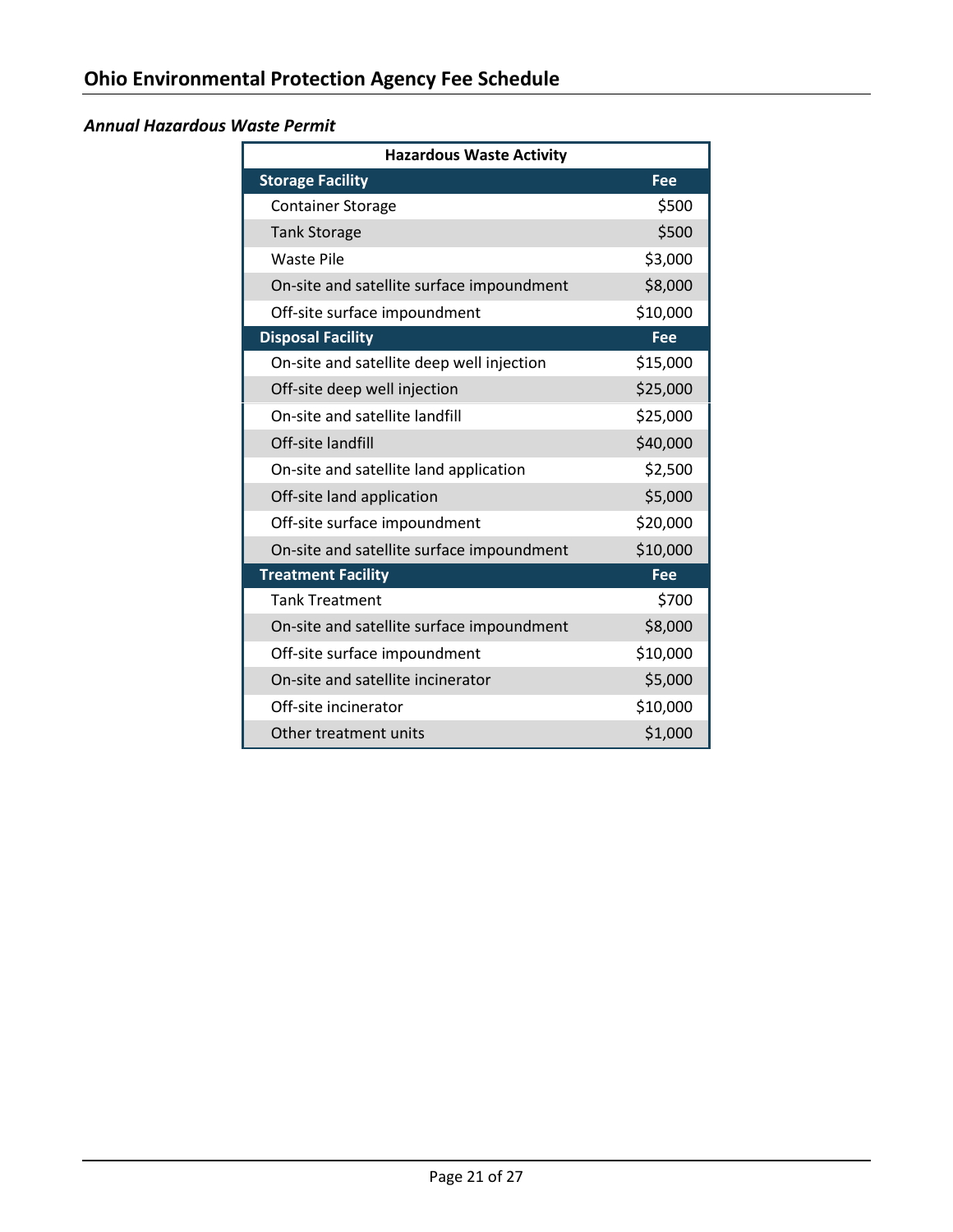# <span id="page-22-0"></span>**Public Drinking Water (Division of Drinking and Ground Waters)**

# <span id="page-22-1"></span>*Operator Certification*

Any person applying to the director to take an examination for certification as an operator of a water supply system or wastewater system under Chapter 6109 or 6111 of the Ohio Revised Code, at the time of application, shall pay a fee according to the schedule shown.

Any person applying to the director for certification as an operator of a water supply system or wastewater system who has passed an exam administered by a director-approved examination provider shall pay a certification fee of \$45.

Any person applying to the director for certification through reciprocity from another state or entity, shall pay a certification fee of \$45. Should the director approve the request for reciprocity, then the applicant shall pay a fee that is equivalent to the examination fee for the level of certification at which reciprocity is granted.

A person shall pay a certification renewal fee every two years for each applicable class of certification according to the schedule shown.

| <b>Exam Fee</b>                       |       |
|---------------------------------------|-------|
| Class A Operator                      | \$80  |
| Class I Operator                      | \$105 |
| Class II Operator                     | \$120 |
| <b>Class III Operator</b>             | \$130 |
| Class IV Operator                     | \$145 |
| <b>Certification Renewal Fee</b>      |       |
| Class A Operator                      | \$25  |
| Class I Operator                      | \$35  |
| Class II Operator                     | \$45  |
| <b>Class III Operator</b>             | \$55  |
| Class IV Operator                     | \$65  |
| <b>Late Certification Renewal Fee</b> |       |
| Class A Operator                      | \$45  |
| Class I Operator                      | \$55  |
| Class II Operator                     | \$65  |
| <b>Class III Operator</b>             | \$75  |
| Class IV Operator                     | \$85  |

If a certification renewal fee is received by the director more than 30 days, but not more than six months after the expiration date of the certification, the person shall pay a Late certification renewal fee according to the schedule shown.

A person who requests a replacement certificate shall pay a fee of \$25 at the time the request is made.

Any person applying to be an examination provider shall pay an application fee of \$500.

Any person designated as an examination provider shall pay an annual fee equivalent to 10 percent of the fees collected for administering water supply system or wastewater treatment system certification examinations in Ohio for the calendar year. The fee shall be paid no later than 45 days after the end of the calendar year.

*Source: Ohio Revised Code 3745.11*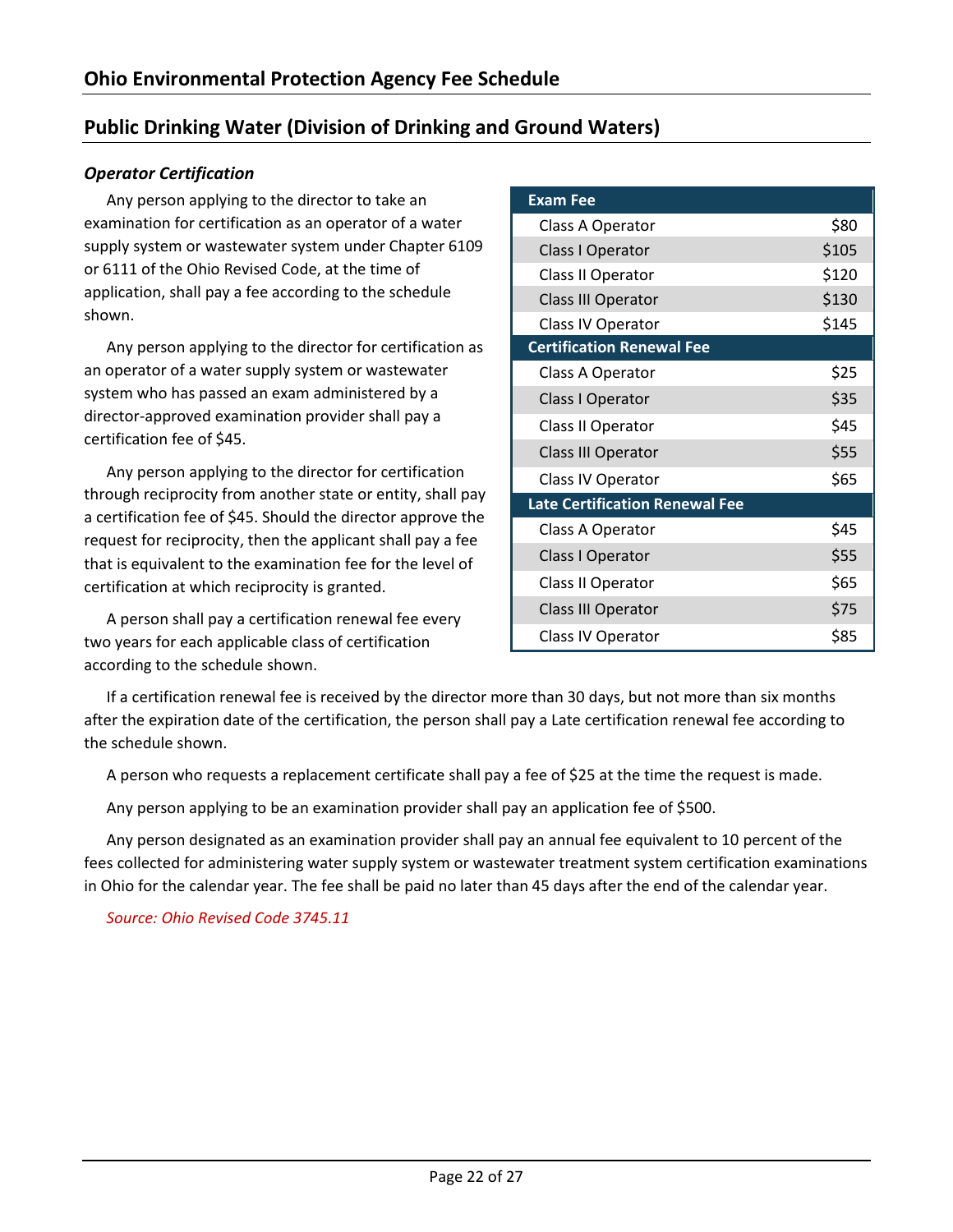# <span id="page-23-0"></span>*Evaluation and Certification of Laboratories*

The following fees shall be charged on a per survey basis for services rendered by the state in the evaluation and certification of laboratories and laboratory personnel for compliance with accepted analytical techniques and procedures established pursuant to Chapter 6109 of the Ohio Revised Code for determining the qualitative characteristics of water.

These fees shall be paid at the time the request for survey is made. An individual laboratory shall not be assessed a fee more than once during a certification (three-year) period. If

| Organic Chemical                                    | \$5,400                       |
|-----------------------------------------------------|-------------------------------|
| <b>Trace Metals</b>                                 | \$5,400                       |
| <b>Standard Chemistry</b>                           | \$2,800                       |
| <b>Limited Chemistry</b>                            | \$1,550                       |
| Microbiological:<br>MMO-MUG<br>MF<br>MMO-MUG and MF | \$2,000<br>\$2,100<br>\$2,550 |

the laboratory requests the addition of analytical methods or analysts, the laboratory shall pay \$1,800 for each additional survey requested.

*Source: Ohio Revised Code 3745.11*

# <span id="page-23-1"></span>*Plan Approval*

A person applying for a plan approval for a public water supply system pursuant to Section 6109.07 of the Ohio Revised Code shall pay a fee of \$150 plus 0.35 percent of the estimated project cost. The total fee shall not exceed \$20,000. The fee shall be paid at the time the application is submitted.

*Source: Ohio Revised Code 3745.11*

# <span id="page-23-2"></span>*License to Operate*

A person applying for a license or license renewal to operate a public water system under Section 6109.21 of the Ohio Revised Code shall pay the appropriate fee at the time of application to the director. Any person who fails to pay the fee at that time shall pay an additional amount that equals 10 percent of the required fee. Fees shall be calculated according to the following schedules.

# *Source: Ohio Revised Code 3745.11*

A public water system may determine how it will pay the total amount of the fee calculated, including the assessment of additional user fees that may be assessed on a volumetric basis.

| <b>Community Water Systems</b>       |                                 |  |
|--------------------------------------|---------------------------------|--|
| <b>Number of Service Connections</b> | <b>Fee Amount</b>               |  |
| Not more than 49                     | \$112                           |  |
| 50-99                                | \$176                           |  |
| <b>Number of Service Connections</b> | <b>Avg. Cost Per Connection</b> |  |
| 100 to 2,499                         | \$1.92                          |  |
| 2,500 to 4,999                       | \$1.48                          |  |
| 5,000 to 7,499                       | \$1.42                          |  |
| 7,500 to 9,999                       | \$1.34                          |  |
| 10,000 to 14,999                     | \$1.16                          |  |
| 15,000 to 24,999                     | \$1.10                          |  |
| 25,000 to 49,999                     | \$1.04                          |  |
| 50,000 to 99,999                     | \$0.92                          |  |
| 100,000 to 149,999                   | \$0.86                          |  |
| 150,000 to 199,999                   | \$0.80                          |  |
| 200,000 or more                      | \$0.76                          |  |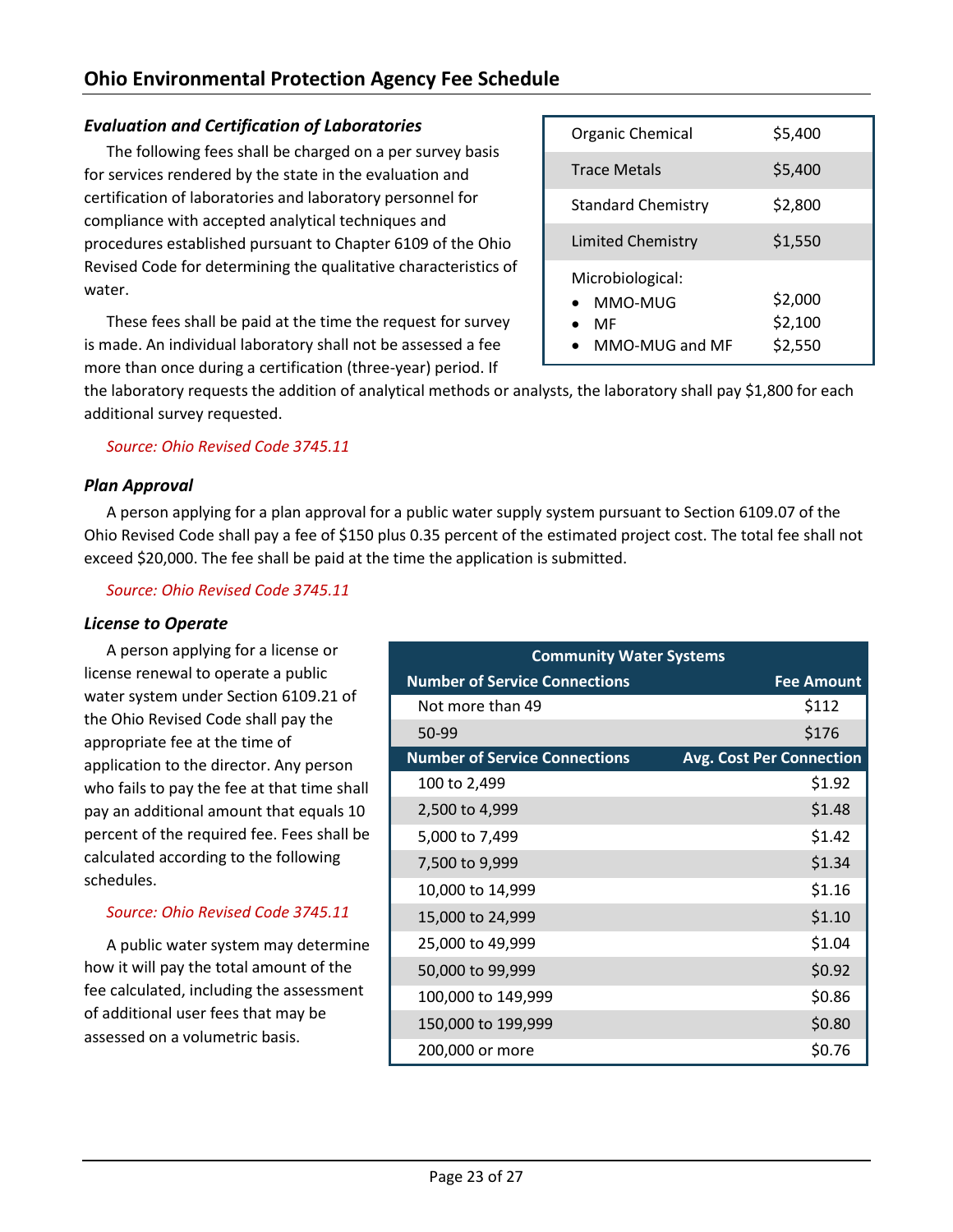# **Ohio Environmental Protection Agency Fee Schedule**

"Service Connection" means the number of active or inactive pipes, goosenecks, pigtails, and any other fittings connecting a water main to any building outlet.

"Population Served" means the total number of individuals having access to the water supply during a 24-hour period for at least 60 days during any calendar year. In the absence of a specific population count, that number shall be calculated at the rate of three individuals per service connection.

"Number of Wells Supplying System" means those wells or sources that are physically connected to the plumbing system serving the public water system.

A public water system designated as using a surface water source shall pay a fee of \$792 or the amount calculated using the number of service connections or population served, whichever is higher.

*Source: Ohio Revised Code 3745.11*

| <b>Non-Transient Non-Community Water System</b> |                   |  |
|-------------------------------------------------|-------------------|--|
| <b>Population Served</b>                        | <b>Fee Amount</b> |  |
| Fewer than 150                                  | \$112             |  |
| 150 to 299                                      | \$176             |  |
| 300 to 749                                      | \$384             |  |
| 750 to 1,499                                    | \$628             |  |
| 1,500 to 2,999                                  | \$1,268           |  |
| 3,000 to 7,499                                  | \$2,816           |  |
| 7,500 to 14,999                                 | \$5,510           |  |
| 15,000 to 22,499                                | \$9,048           |  |
| 22,500 to 29,999                                | \$12,430          |  |
| 30,000 or more                                  | \$16,820          |  |

| <b>Transient Non-Community Water System</b>          |                   |
|------------------------------------------------------|-------------------|
| <b>Number of Wells</b><br><b>Supplying System</b>    | <b>Fee Amount</b> |
| 1                                                    | \$112             |
| $\mathcal{P}$                                        | \$112             |
| 3                                                    | \$176             |
| 4                                                    | \$278             |
| 5                                                    | \$568             |
| System designated as using<br>a surface water source | \$792             |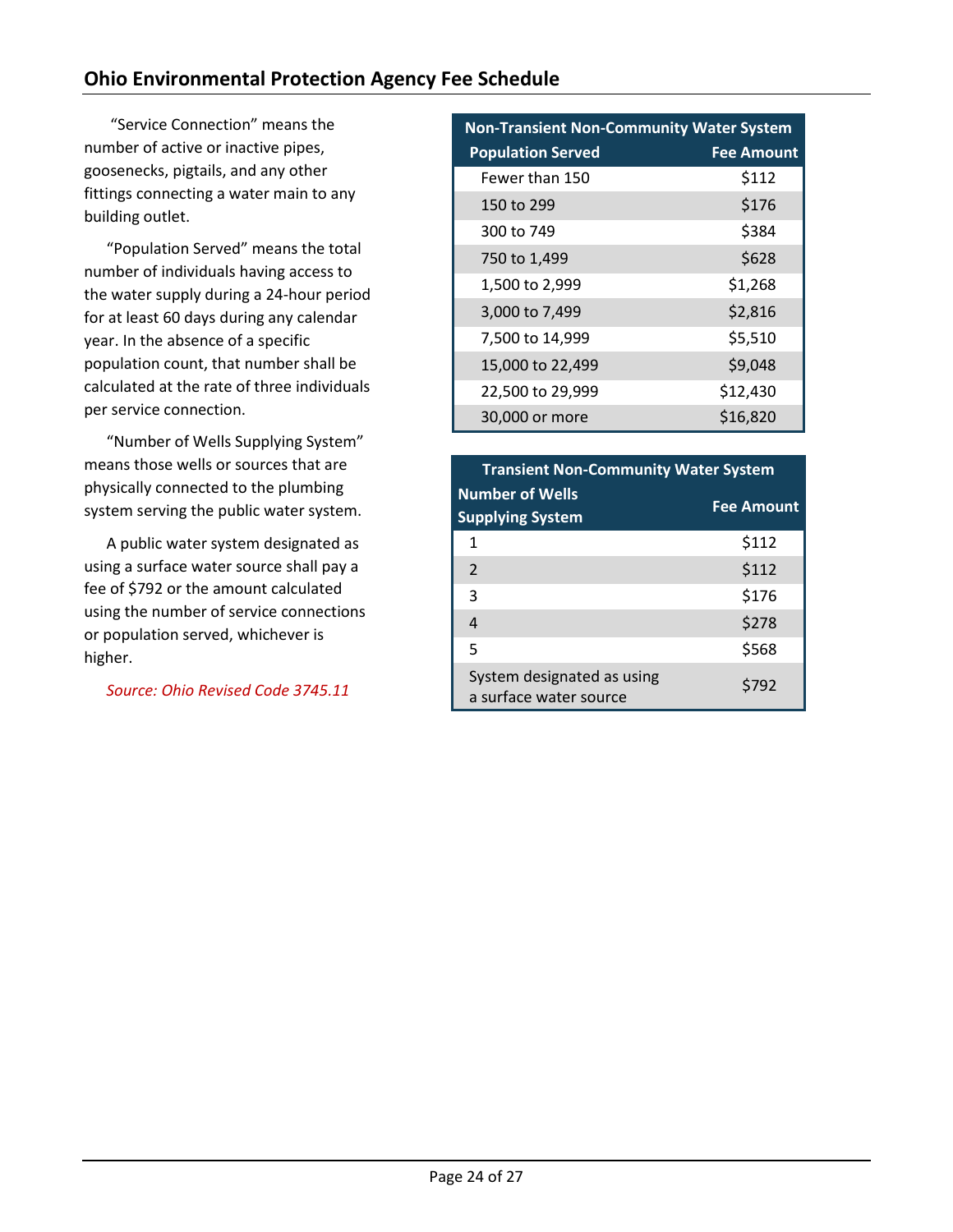# <span id="page-25-0"></span>*Underground Injection Control*

# <span id="page-25-1"></span>Permit Applications for Class I and Class V Injection Wells

Persons applying for a permit to drill or permit to operate a Class I or Class V injection well shall pay a fee of \$2,000 per well. The fee is nonrefundable and shall be paid at the time the application is submitted. Each well must be permitted separately, and application must be made for both a permit to drill and a permit to operate.

# *Source: Ohio Revised Code 6111.043*

# <span id="page-25-2"></span>Class I Injection Well Permit Modifications

Persons applying for a modification to a Class I permit to operate shall submit a nonrefundable fee of \$500 in conjunction with the modification application.

# *Source: Ohio Revised Code 6111.043*

# <span id="page-25-3"></span>Class I Injection Well Annual Permit Fees

Each person who is issued an injection well operating permit or a renewal of an injection well operating permit for a Class I

nonhazardous or commercial hazardous injection well shall pay an annual permit fee of \$12,500 per well. Each person who is issued an injection well operating permit or a renewal of an injection well operating permit for a Class I hazardous injection well to dispose of on-site waste shall pay an annual permit fee of \$30,000 per well.

For both nonhazardous and hazardous Class I injection wells, these fees are due for each permitted well within 30 days after issuance of the operating permit or renewal of such a permit, and annually thereafter on or before the anniversary date of the issuance of the operating permit or permit renewal.

# *Source: Ohio Revised Code 6111.046*

# <span id="page-25-4"></span>Class I Injection Well Annual Waste Tonnage Fee

The owner or operator of a Class I well used for disposal of non-hazardous waste, as a trustee of the state, shall collect a one dollar per ton fee (up to a maximum of \$25,000) levied on the injection of these wastes. The individual is required to remit the fee to the director of Ohio EPA upon the anniversary of the date of issuance of the injection well operating permit or permit renewal. If payment is late, the owner or operator shall pay a penalty of 10 percent of the amount of the fee for each month that it is late.

The owner or operator of a Class I well used for disposal of hazardous waste, as a trustee of the state, shall collect tonnage fees for wastes disposed annually. These fees are described under the Hazardous Waste Management section.

*Source: Ohio Revised Code 6111.047*

**Class I Underground Injection Well (UIC) System** 

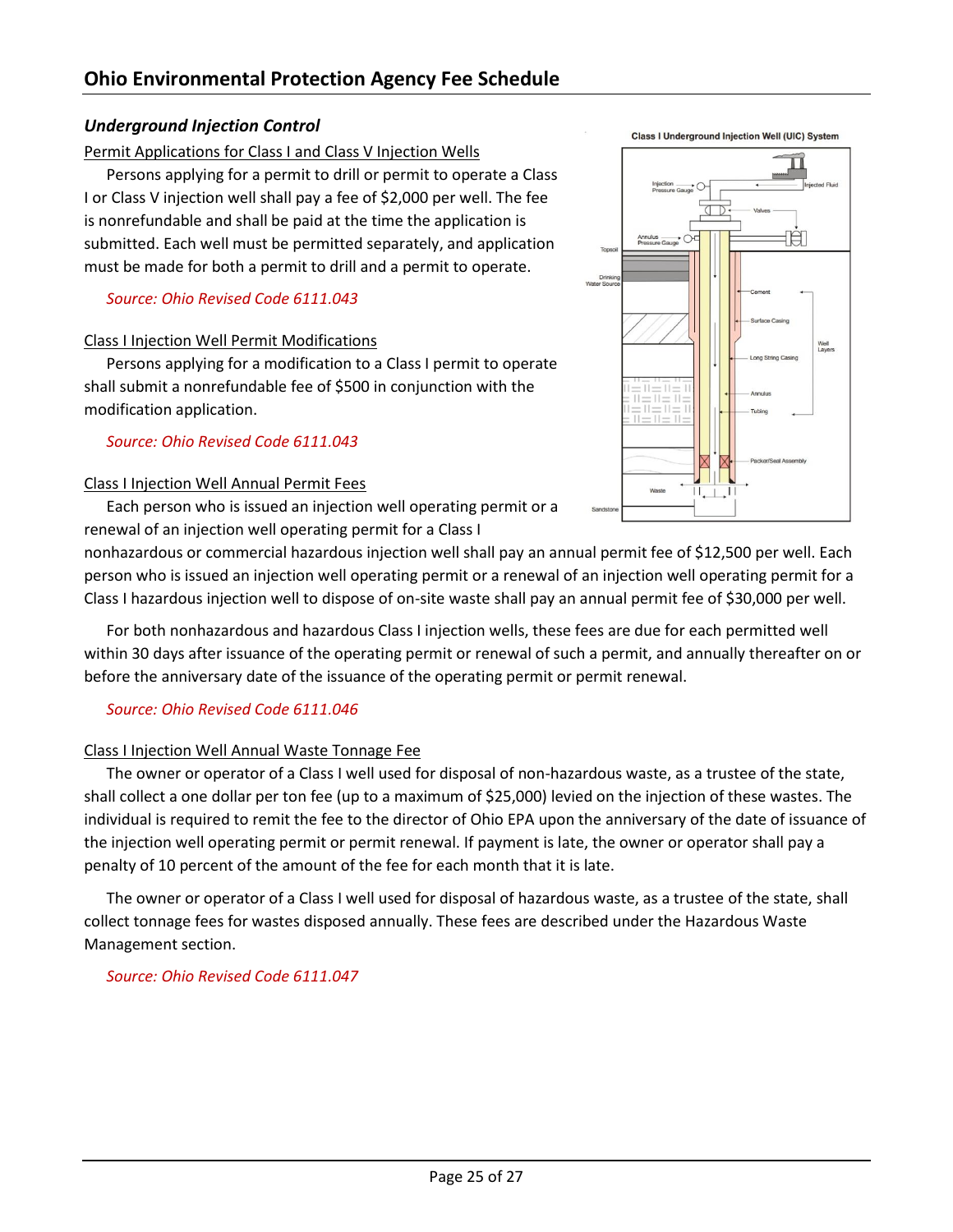# <span id="page-26-0"></span>**Surface Water (Division of Surface Water)**

# <span id="page-26-1"></span>*Application*

The application fee for a permit-to-install, plan approval, or variance is \$100. For the issuance of an initial, renewal or modification of an individual National Pollutant Discharge Elimination System (NPDES) permit authorizing a discharge or notice of intent under a general NPDES permit, the application fee is \$200\*. The application fee for a 401 Water Quality Certification or isolated wetland permit is \$200.

# *Source: Ohio Revised Code 3745.11(S)(1), 3745.113(A), 3745.114 (A)*

All application and plan review fees are to be paid at the time the application is submitted.

\*Household Sewage Treatment Systems (HSTS) need only pay \$100 at the time of NPDES renewal.

# <span id="page-26-2"></span>*Plan Review (Permit-to-Install/Plan Approval)*

In addition to the \$100 application fee, a person applying for a permit-to-install or plan approval for a wastewater treatment works pursuant to Chapter 6111.44 through 6111.46 of the Ohio Revised Code shall also pay a plan review fee of \$100 plus 0.65 percent of the estimated project cost. For example, the fee for a \$10,000 project would be \$265- \$100 application fee + \$100 plan review fee + \$65 (\$10,000 x 0.0065). The total plan review fee shall not exceed \$15,000.

*Source: Ohio Revised Code 3745.11(L)(2)*

# <span id="page-26-3"></span>*NPDES Permit*

In addition to the \$200 application fee, a person applying for an individual NPDES permit or a renewal of an individual NPDES permit pursuant to Chapter 6111 of the Ohio Revised Code shall pay a fee based on each point source according to the following schedule.

| <b>Design Flow per Discharge</b> |       |  |
|----------------------------------|-------|--|
| <b>Gallons Per Day</b>           | Fee   |  |
| Less than 1,000                  | \$0   |  |
| 1,001 to 5,000                   | \$100 |  |
| 5,001 to 50,000                  | \$200 |  |
| 50,001 to 100,000                | \$300 |  |
| 100,001 to 300,000               | \$525 |  |
| More than 300,000                | \$750 |  |

The total fee for an individual NPDES permit for a coal mining generator regulated under Chapter 1513 of the Ohio Revised Code shall not exceed \$450 per mine. The total fee for an individual municipal storm water NPDES permit shall not exceed a total of \$950.

# *Source: Ohio Revised Code 3745.11(S)(1).*

A person applying for a modification of an NPDES permit shall pay a fee equal to one-half the fee that otherwise would be charged for an NPDES permit. The fee for modification shall not exceed a total of \$600.

*Source: Ohio Revised Code 3745.11(L)(3).*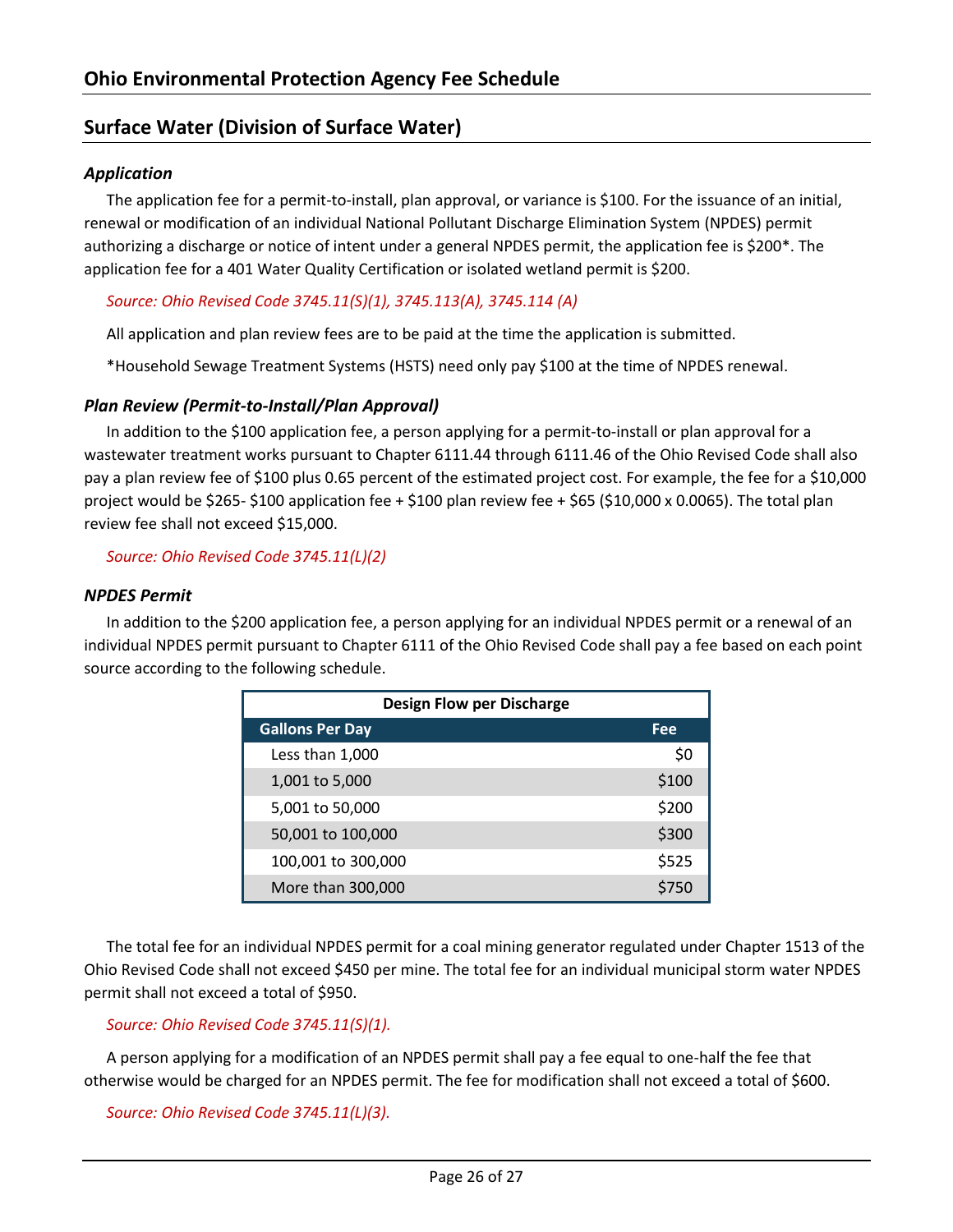# <span id="page-27-0"></span>*Annual Discharge*

A person holding coverage under an individual or general National Pollutant Discharge Elimination System (NPDES) permit issued pursuant to Chapter 6111 of the Ohio Revised Code with an average daily discharge flow greater than or equal to 5,000 gallons per day shall pay a non-refundable fee on January 30 of each year according to the following schedule. Public dischargers identified by "**I**" in the third character of their NPDES permits shall pay a non-refundable fee of \$180.

| <b>Public Discharger</b>            |            |  |
|-------------------------------------|------------|--|
| <b>Average Daily Discharge Flow</b> | <b>Fee</b> |  |
| 5,000 to 49,999                     | \$200      |  |
| 50,000 to 100,000                   | \$500      |  |
| 100,001 to 250,000                  | \$1,050    |  |
| 250,001 to 1,000,000                | \$2,600    |  |
| 1,000,001 to 5,000,000              | \$5,200    |  |
| 5,000,001 to 10,000,000             | \$10,350   |  |
| 10,000,001 to 20,000,000            | \$15,550   |  |
| 20,000,001 to 50,000,000            | \$25,900   |  |
| 50,000,001 to 100,000,000           | \$41,400   |  |
| 100,000,001                         | \$62,100   |  |

Industrial dischargers who are classified as major shall pay a non-refundable surcharge of \$7,500. Industrial dischargers identified by **I, J, L, V, W, X, Y** or **Z** in the third character of their NPDES permits shall pay a nonrefundable fee of \$180.

*Source: Ohio Revised Code 3745.11(L)(5)*

| <b>Industrial Dischargers</b>       |          |  |
|-------------------------------------|----------|--|
| <b>Average Daily Discharge Flow</b> | Fee      |  |
| 5,000 to 49,999                     | \$250    |  |
| 50,000 to 250,000                   | \$1,200  |  |
| 250,000 to 1,000,000                | \$2,950  |  |
| 1,000,001 to 5,000,000              | \$5,850  |  |
| 5,000,001 to 10,000,000             | \$8,800  |  |
| 10,000,001 to 20,000,000            | \$11,700 |  |
| 20,000,001 to 100,000,000           | \$14,050 |  |
| 100,000,001 to 250,000,000          | \$16,400 |  |
| 250,000,001                         | \$18,700 |  |

Any municipal storm water facility receiving coverage under a general or individual storm water NPDES permit shall pay an annual fee of \$100 per square mile of area permitted. This fee shall not exceed \$10,000 annually.

*Source: Ohio Revised Code 3745.11(L)(6)*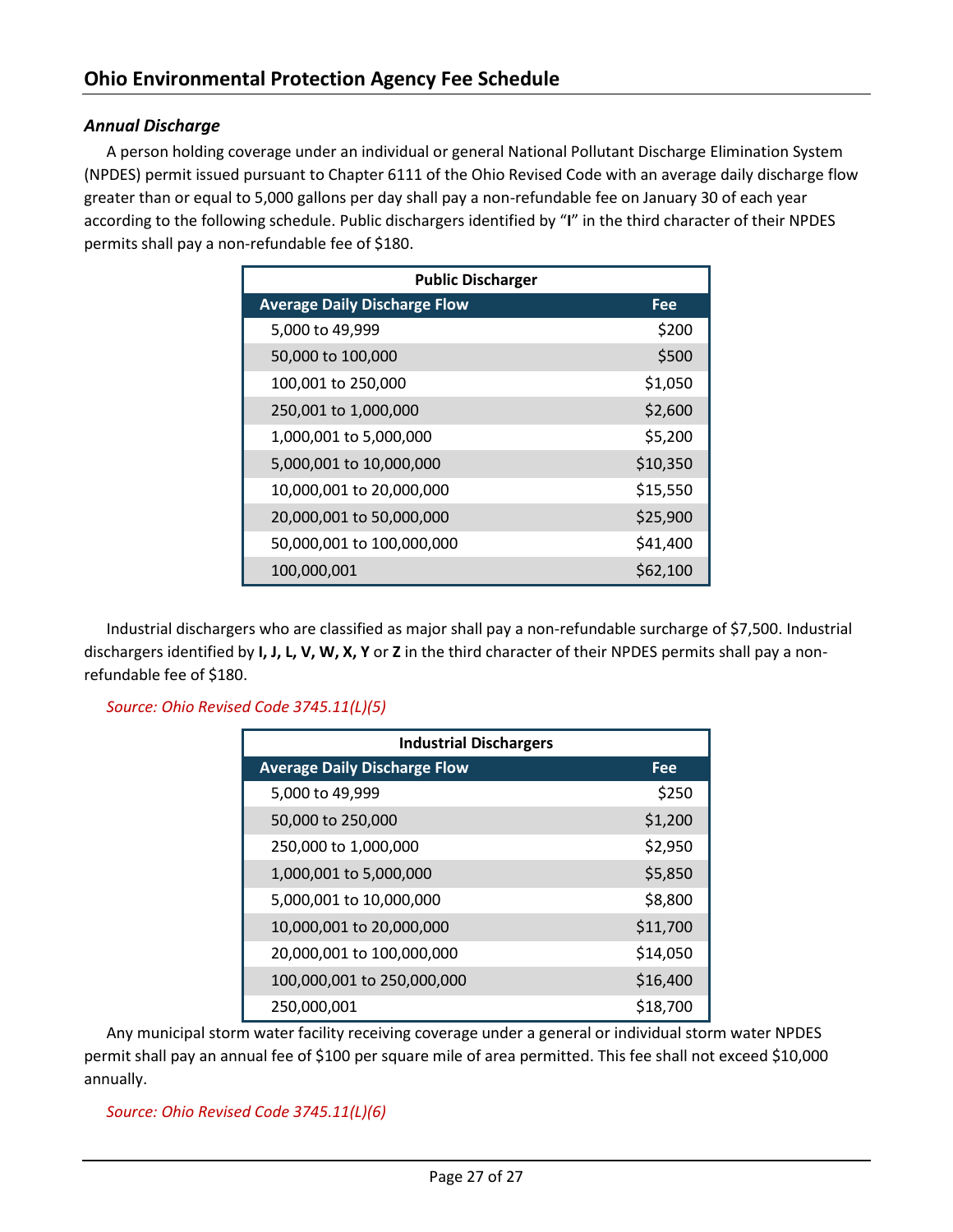# <span id="page-28-0"></span>*Annual Sludge Treatment or Disposal*

Any facility that treats or disposes of sewage sludge shall pay an annual fee based upon the dry tons of sludge materials treated or disposed. This fee is in addition to the annual discharge fees outlined previously. Any facility that treats an average of less than 5,000 gallons per day of wastewater is exempt from paying this annual sludge fee. The annual sludge fees are outlined below:

| <b>Disposal Method</b>                                                                         | Fee per Dry   | <b>Minimum</b> | <b>Maximum</b> |
|------------------------------------------------------------------------------------------------|---------------|----------------|----------------|
|                                                                                                | Ton $(1)$     | Fee            | <b>Fee</b>     |
| Sludge incineration                                                                            | \$3.00-\$3.50 | \$100          | \$5,000        |
| Pre-existing land reclamation                                                                  | \$3.00-\$3.50 | \$100          | \$5,000        |
| Land application, land reclamation,<br>surface disposal, other                                 | \$3.00-\$3.50 | \$100          | \$20,000       |
| Fee to be reassessed every two years to allow for maximum fee collected of \$600,000 annually. |               |                |                |

Additionally, any facility that treats or disposes of an exceptional quality sludge shall receive a 35 percent reduction in the maximum fee assessed.

#### *Source: Ohio Revised Code 3745.11(Y)*

#### <span id="page-28-1"></span>*Water Quality Certification*

Activities such as construction, mining and erosion control that involve dredging or filling of any waters of the state must be reviewed and receive approval in the form of a 401 water quality certification. In addition to the \$200 application fee, applicants applying for a water quality certification shall pay the following review fees:

| <b>Resource Impacted</b> | <b>Review Fee</b>                                   |
|--------------------------|-----------------------------------------------------|
| Wetland                  | \$500 per acre                                      |
| <b>Ephemeral Stream</b>  | \$5 per linear foot or \$200, whichever is greater  |
| Intermittent Stream      | \$10 per linear foot or \$200, whichever is greater |
| <b>Perennial Stream</b>  | \$15 per linear foot or \$200, whichever is greater |
| Lake                     | \$3 per cubic yard of dredged or fill material      |

One half of the applicable review fee is due at the time of application. The remainder shall be paid at the time the director takes an action on the application.

The total review fee paid shall not exceed \$25,000 per application. If the applicant is a county, township or municipal corporation in the state, the total certification fee paid shall not exceed \$5,000 per application.

401 water quality certification fees do not apply to any agency or department of the state or the U.S. Army Corps of Engineers. Fees established under this section also do not apply to projects authorized under Ohio EPA's general certifications of the U.S. Army Corps of Engineers nationwide permits, or other general permits.

*Source: Ohio Revised Code 3745.114*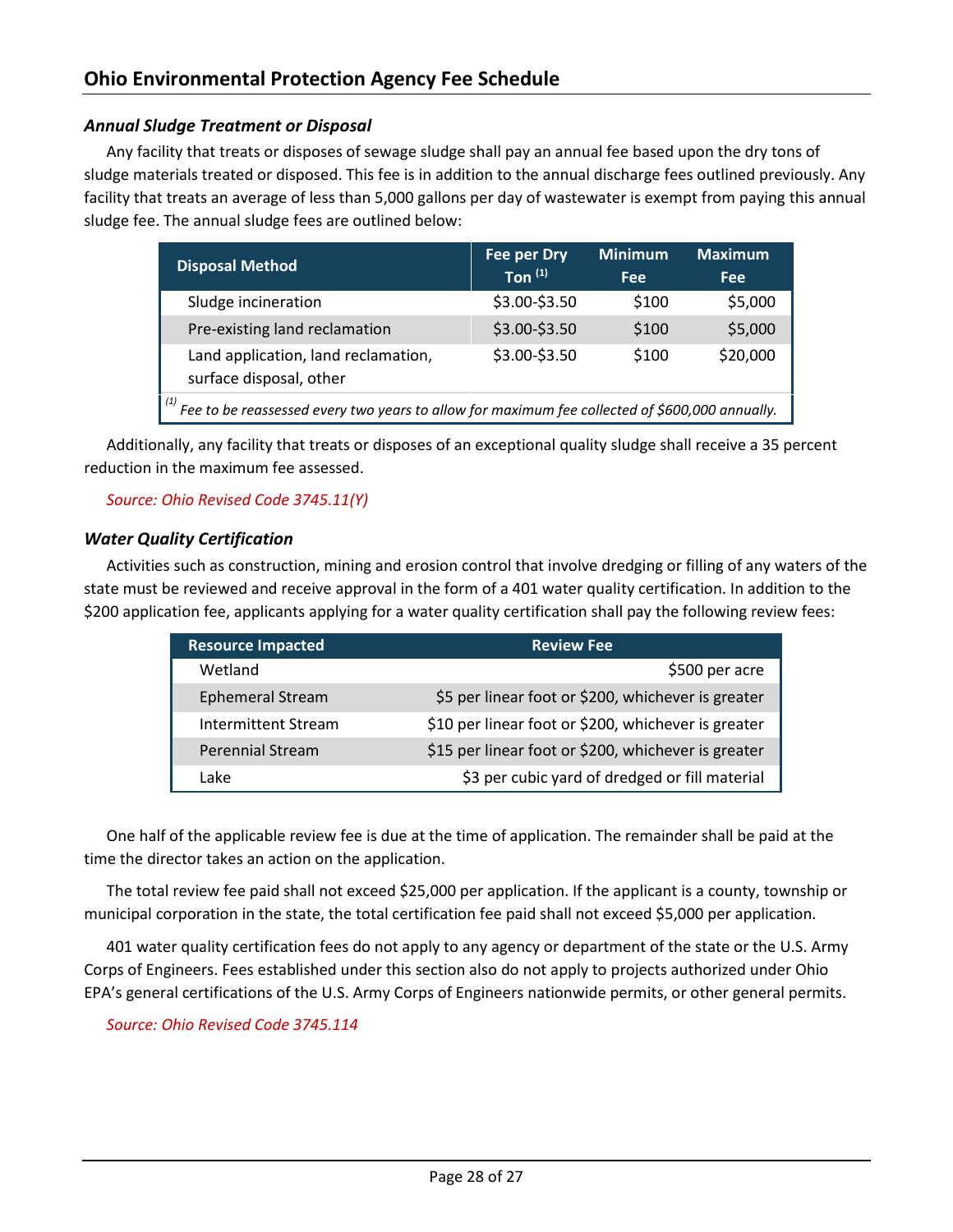# <span id="page-29-0"></span>*Storm Water General Permit*

The marina and industrial storm water Notice of Intent (NOI) fees are \$350. All construction storm water NOI fees are \$200 plus \$20 per whole disturbed acre (do not round up) for more than five whole acres, with a maximum disturbed acreage fee of \$300. Under this fee schedule, sites with 20 or more disturbed acres would pay the maximum fee of \$500.

# *Source: Ohio Revised Code 3745.11(S)(1)*

| <b>Disturbed Acreage</b> | <b>Base Fee</b> | <b>Additional Acreage Fee</b> | <b>Total Fee Due</b> |
|--------------------------|-----------------|-------------------------------|----------------------|
| 1 - 5.99 acres           | \$200           | \$0                           | \$200                |
| $6 - 6.99$ acres         | \$200           | \$20                          | \$220                |
| 7 - 7.99 acres           | \$200           | \$40                          | \$240                |
| 8 - 8.99 acres           | \$200           | \$60                          | \$260                |
| 9 - 9.99 acres           | \$200           | \$80                          | \$280                |
| 10 - 10.99 acres         | \$200           | \$100                         | \$300                |
| 11 - 11.99 acres         | \$200           | \$120                         | \$320                |
| 12 - 12.99 acres         | \$200           | \$140                         | \$340                |
| 13 - 13.99 acres         | \$200           | \$160                         | \$360                |
| 14 - 14.99 acres         | \$200           | \$180                         | \$380                |
| 15 - 15.99 acres         | \$200           | \$200                         | \$400                |
| 16 - 16.99 acres         | \$200           | \$220                         | \$420                |
| 17 - 17.99 acres         | \$200           | \$240                         | \$440                |
| 18 - 18.99 acres         | \$200           | \$260                         | \$460                |
| 19 - 19.99 acres         | \$200           | \$280                         | \$480                |
| 20 acres and up          | \$200           | \$300                         | \$500                |

#### <span id="page-29-1"></span>*Isolated Wetland Permit*

Any person applying for a state isolated wetland permit shall submit an application fee of \$200 at the time of application. An additional review fee of \$500 per acre of wetland impacted shall also accompany the application with a maximum review fee not to exceed \$5,000.

*Source: Ohio Revised Code 3745.113*

# <span id="page-29-2"></span>*Director's Authorization*

Ohio EPA may grant coverage under the 401 Water Quality Certification (WQC) for the March 17, 2017 Nationwide Permits (NWP) for any project that does not meet one or more of the terms and conditions for eligibility of the 401 WQC. Appendix A of the 401 WQC for the 2017 NWPs requires a one-time review fee of \$2000 when the DA application is submitted.

*Source: 2017 Nationwide Permit Reauthorization, Ohio State Water Quality Certification*